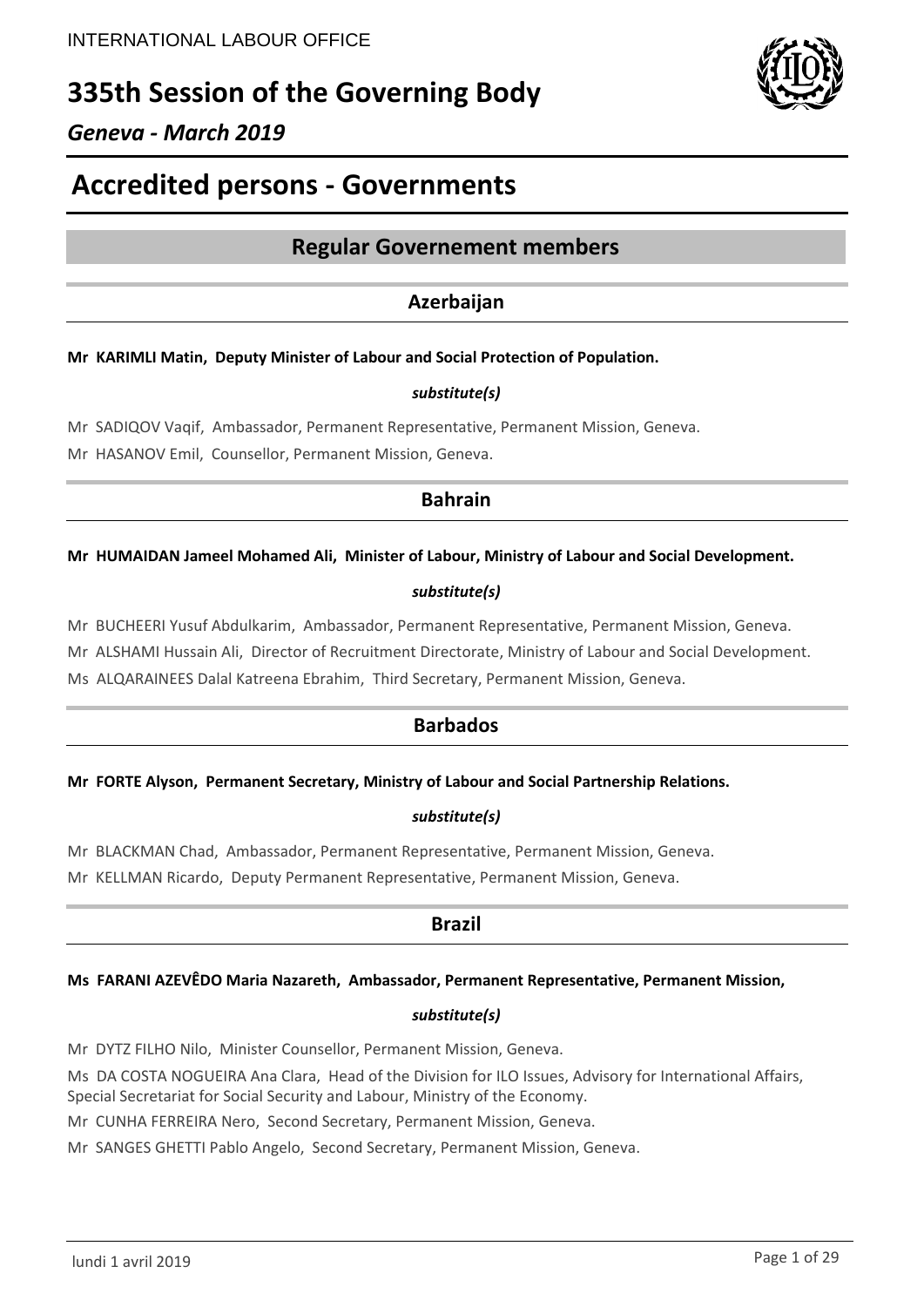## **Canada**

#### **Ms MCCARNEY Rosemary, Ambassador, Permanent Representative, Permanent Mission, Geneva.**

#### *substitute(s)*

Ms MAWHINNEY Tamara, Deputy Permanent Representative, Permanent Mission, Geneva.

Mr PATRY Rakesh, Director-General, International and Intergovernmental Labour Affairs, Labour Program, Employment and Social Development Canada.

Ms THORNTON Kim, Director, Multilateral Labour Affairs, Labour Program, Employment and Social Development Canada.

Ms BAXTER Brenda, Director-General, Workplace Directorate, Labour Program, Employment and Social Development Canada.

Mr LABERGE Sylvain, Deputy Director, Multilateral Labour Affairs, Labour program, Employment and Social Development Canada.

Ms KRÜGER Johanna, Counsellor, Permanent Mission, Geneva.

Ms CALDER Heather, Senior Policy Analyst, Multilateral Labour Affairs, Labour Program, Employment and Social Development Canada.

Ms KOESTLER Sarah, Policy Analyst, Multilateral Labour Affairs, Labour Program, Employment and Social Development Canada.

Ms KABLI-FLIFLI Mariam, Permanent Mission, Geneva.

### **Chad**

#### **Mr MBODOUMI Ali Mbodou, Ministre de la Fonction publique, du Travail et du Dialogue social.**

#### *substitute(s)*

Mr MAKAILA Ahmad, Ambassadeur Extraordinaire et Plénipotentiaire, Représentant Permanent, Mission permanente, Genève.

Mr MOUSSA Mahamout, Directeur de l'Administration du Travail, Ministère de la Fonction publique, du Travail et du Dialogue social.

Mr ACYL Ahmat Khazali, Directeur de la Caisse nationale de Prévoyance sociale.

Mr NELDIKINGAR Ngartolabaye, Chef de Division financière et comptable de la Caisse nationale de Prévoyance sociale.

Mr MALLAYE Adji, Deuxième Conseiller, Mission permanente, Genève.

### **Chile**

#### **Mr MONCKEBERG Nicolás, Ministro de Trabajo y Previsión Social.**

#### *substitute(s)*

Mr ARAB Fernando, Subsecretario de Trabajo y Previsión Social, Ministerio de Trabajo y Prevision Social.

Mr EGUIGUREN Juan Eduardo, Embajador, Representante Permanente, Misión Permanente, Ginebra.

Ms SERAZZI Carla, Embajadora, Representante Permanente Alterna, Misión Permanente, Ginebra.

Mr BUSTOS Pablo, Primer Secretario, Misión Permanente, Ginebra.

Ms MORAGA Pamela, Primera Secretaria, Misión Permanente, Ginebra.

Mr SCHAEFFER Juan Pablo, Agregado Laboral, Misión Permanente, Ginebra.

Mr MATUTE Ricardo, Asesor, Misión Permanente, Ginebra.

Mr VALDÉS Maximiliano, Primer Secretario, Misión Permanente, Ginebra.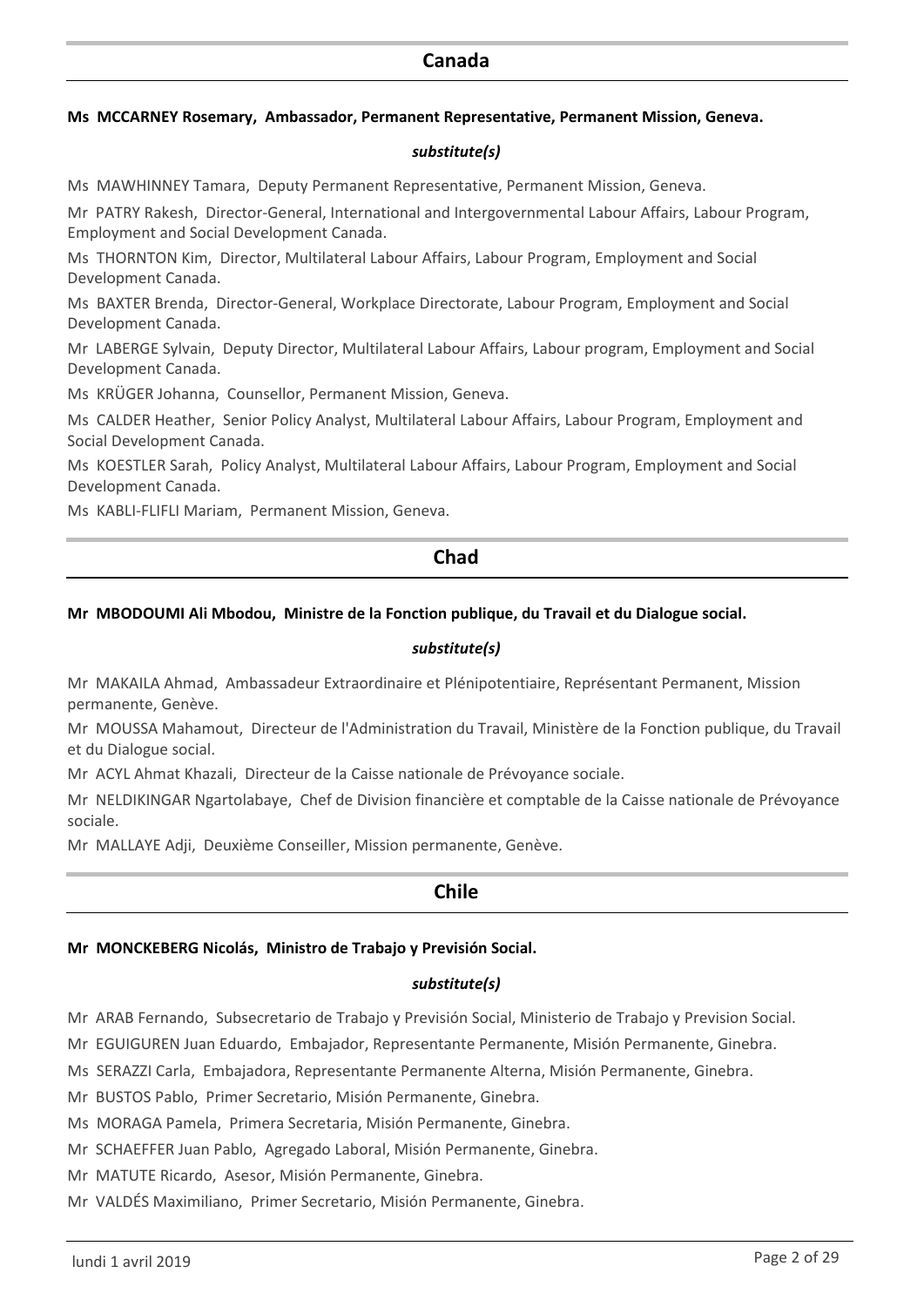### **China**

#### **Mr YU Jianhua, Ambassador, Permanent Representative, Permanent Mission, Geneva.**

#### *substitute(s)*

Mr LYU Yulin, Deputy Director-General, Department of International Cooperation, Ministry of Human Resources and Social Security.

Mr DUAN Dongwen, Counsellor, Permanent Mission, Geneva.

Mr ZHANG Yangwu, Minister Counsellor, Permanent Mission, Geneva.

Mr LIU Yutong, Counsellor, Permanent Mission, Geneva.

Mr JIA Jie, Director, Department of International Cooperation, Ministry of Human Resources and Social Security.

Mr GAO Si, Second Secretary, Permanent Mission, Geneva.

Mr HUANG Xiangmin, Assistant Researcher, Division of Human Resources Management and Services, Chinese Academy of Labour.

## **Côte d'Ivoire**

#### **Mr ABINAN Pascal Kouakou, Ministre de l'Emploi et de la Protection sociale.**

#### *substitute(s)*

Mr ADJOUMANI Kouadio, Ambassadeur, Représentant permanent, Mission permanente, Genève.

Mr YAO Patrick Drissa, Chef de Cabinet, Ministère de l'Emploi et de la Protection sociale.

Ms COULIBALY Bintou Abi Kindja, Directrice générale du Travail, Ministère de l'Emploi et de la Protection sociale.

Mr EKPO Guy Serge Angathé, Directeur de la Réglementation du Travail, Ministère de l'Emploi et de la Protection sociale.

Mr YAO Paul, Directeur des Affaires juridiques, Ministère de l'Emploi et de la Protection sociale.

Ms COSSE Affiba Hermine Ange, Directrice de la Communication et des Relations Publiques, Ministère de l'Emploi et de la Protection sociale.

Mr SILUE Karim, Conseiller, Mission permanente, Genève.

Mr EBAKOUÉ Assi Laurent, Conseiller, Mission permanente, Genève.

Mr KACOU Bi Constant, Premier Secrétaire, Mission permanente, Genève.

Mr KOUADIO Kouadio Jean-Baptiste, Chargé de Protocole, Ministère de l'Emploi et de la Protection sociale.

Mr OUATTARA Amadou, Journaliste, Service Communication, Ministère de l'Emploi et de la Protection sociale.

Mr CISSE Vacaba, Conseiller technique du Ministre de l'Emploi et de la Protection Sociale.

Mr KOUASSI Mamadou, Jounaliste, Service de la Communicaiton, Ministère de l'Emploi et de la Protection Sociale.

## **Ethiopia**

#### **Ms WOLDEMESKEL Ergogie Tesfaye, Minister of Labour and Social Affairs.**

#### *substitute(s)*

Mr YOSEPH Yoseph Kassaye, Deputy Permanent Representative, Permanent Mission, Geneva.

Ms TALEBACHEW Etagegnehu Assefa, Head of Minister's Office, Ministry of Labour and Social Affairs.

Ms IBRAHIM Firdosa Abdulkadir, Minister, Permanent Mission, Geneva.

Mr ADEWO Abebe Haile, Director, Manpower Research and Employment Promotion, Ministry of Labour and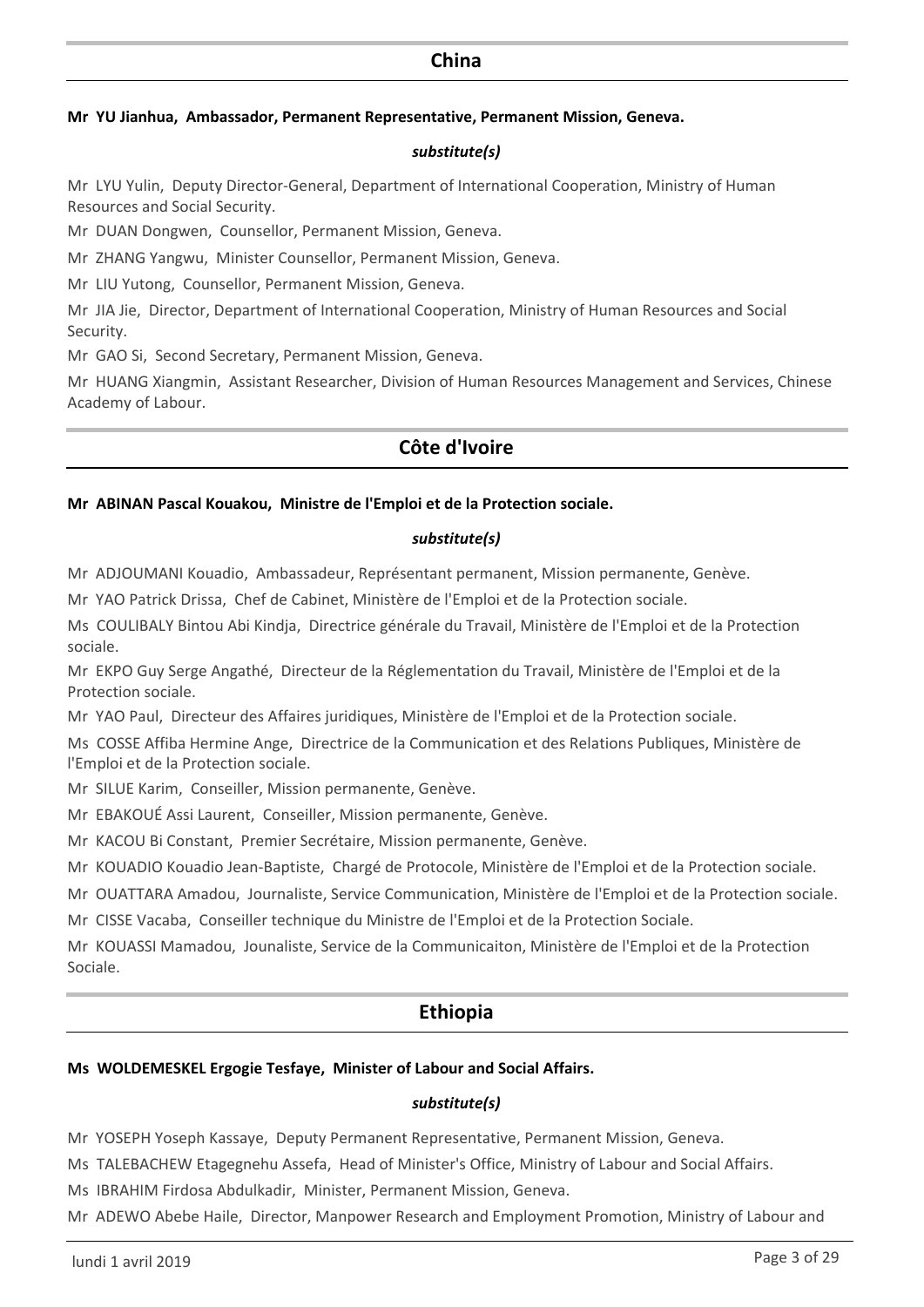Social Affairs.

Mr SENBETE Fekadu Gebru, Director, Harmonious Industrial Relations, Ministry of Labour and Social Affairs.

Mr ABEBE Hana Maru, Team Leader, Legal and International Affairs, Ministry of Labour and Social Affairs.

Mr ABDELLA Abdulkadir Mohammed, Second Secretary, Permanent Mission, Geneva.

#### **France**

### **Ms KARVAR Anousheh, Déléguée du Gouvernement au Conseil d'administration du BIT.**

#### *substitute(s)*

Mr RIVASSEAU François, Ambassadeur, Représentant permanent, Mission permanente, Genève.

Ms LABALME Christiane, Déléguée aux Affaires européennes et internationales, Ministère des Solidarités et de la Santé.

Mr GAVE François, Représentant permanent adjoint, Mission permanente, Genève.

Mr AIDAN Fabrice, Chef du Pôle Affaires économiques et Enjeux globaux, Sous-Direction des Affaires économiques et budgétaires, Ministère de l'Europe et des Affaires étrangères.

Ms BAUDURET Marie-Christine, Conseillère d'administration des Affaires sociales, Cheffe du Bureau des Affaires internationales dans le domaine du Travail, de l'Emploi, des Affaires sociales et des Droits de l'Homme, Ministère des Solidarités et de la Santé.

Mr BRINTET Damien, Conseiller pour les Questions budgétaires, Mission permanente, Genève.

Mr DEDIEU Thierry, Conseiller pour les Affaires sociales, Mission permanente, Genève.

Mr DENIS Martin, Chargé de Mission auprès de la Déléguée du Gouvernement de la France.

Ms LATHUILLE Ariane, Attachée de Presse, Mission permanente, Genève.

Mr CRAVERO Guillaume, Conseiller diplomatique de la Ministre du Travail.

## **Germany**

#### **Ms BAUN Sabine, Head, International Employment and Social Policy Section, Federal Ministry of Labour and Social Affairs.**

#### *substitute(s)*

Ms NEU-BRANDENBURG Kirsten, Head, ILO/United Nations Division, Federal Ministry of Labour and Social Affairs.

Ms SCHIESSL Muriel, Adviser, ILO/United Nations Division, Federal Ministry of Labour and Social Affairs.

Ms ARNOLD Viktoria, Assistant, ILO/United Nations Division, Federal Ministry of Labour and Social Affairs.

Mr FREIHERR VON UNGERN-STERNBERG Michael, Ambassador Permanent Representative, Permanent Mission, Geneva.

Mr JUGEL Hans-Peter, Ambassador, Deputy Permanent Representative, Permanent Mission, Geneva.

Ms FOHGRUB Svenja, Social Adviser, Permanent Mission, Geneva.

Ms BAMMEL Madeleine, Permanent Mission, Geneva.

### **India**

#### **Mr SAMARIYA Heeralal, Secretary, Ministry of Labour and Employment.**

## *substitute(s)*

Mr GUPTA Ram Kumar, Joint Secretary, Ministry of Labour and Employment.

Ms TRIPATHI Anita, Deputy Secretary, Ministry of Labour and Employment.

Ms TANDEKAR Kamini, Deputy Director, Ministry of Labour and Employment.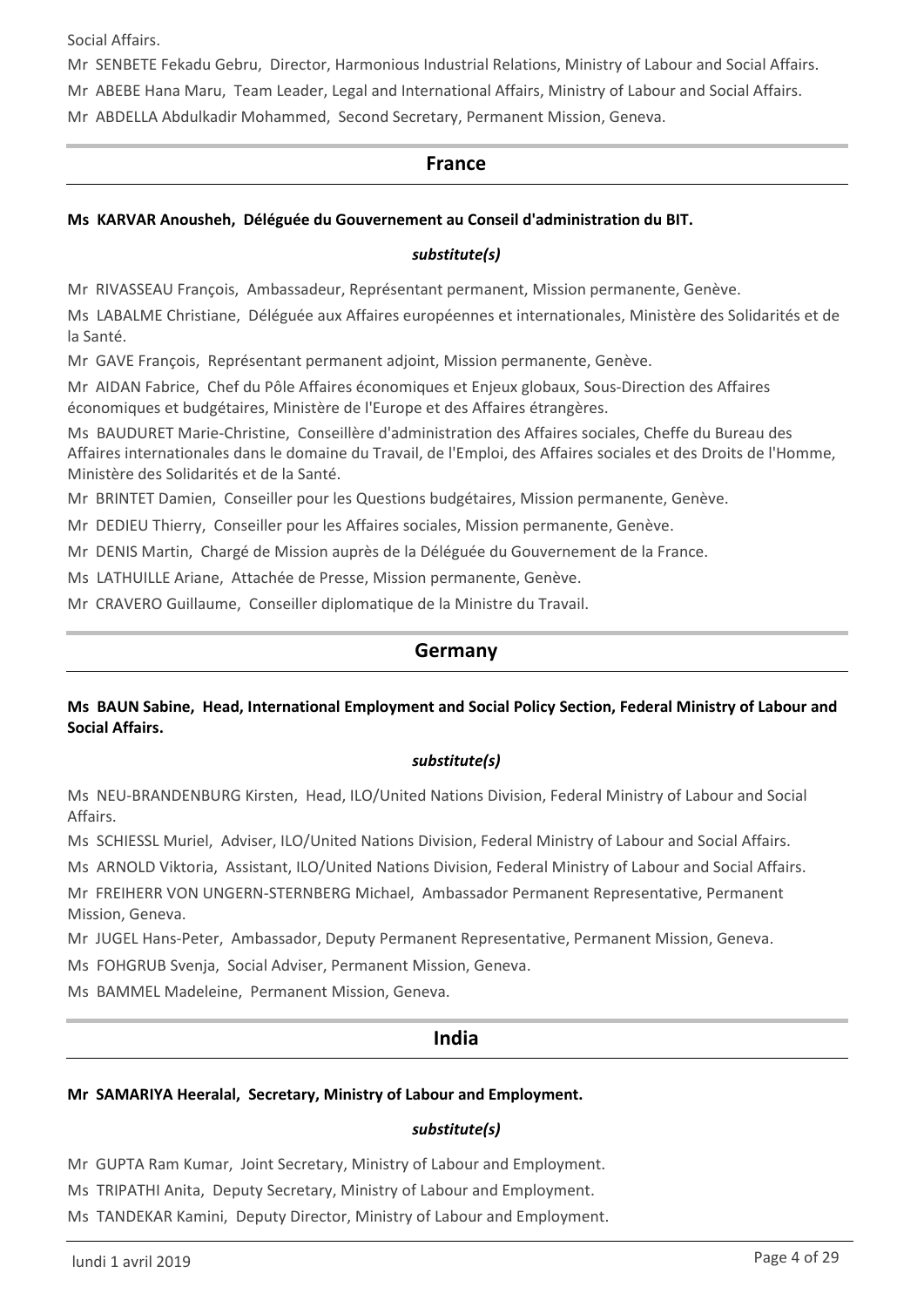Mr CHANDER Rajiv Kumar, Ambassador, Permanent Representative, Permanent Mission, Geneva.

Mr AGRAWAL Puneet, Ambassador, Deputy Permanent Representative, Permanent Mission, Geneva.

Mr ALAM Sadre, First Secretary, Permanent Mission, Geneva.

## **Islamic Republic of Iran**

### **Mr BAGHAEI HAMANEH Esmaeil, Ambassador, Permanent Representative, Permanent Mission, Geneva.**

#### *substitute(s)*

Mr SAR ZAEIM Ali, Deputy Minister for Economic Affairs, Ministry of Cooperatives, Labour and Social Welfare. Mr SHAKARAMI Hatam, Deputy Minister for Labour Relations, Ministry of Cooperatives, Labour and Social Welfare.

Mr BEHZAD Ramin, Labour Counsellor, Permanent Mission, Geneva.

Ms JAFARI Akram, Senior Expert, Department of International Affairs, Ministry of Cooperatives, Labour and Social Welfare.

Mr ZOHREHVAND Ahmed, Expert, Ministry of Foreign Affairs.

### **Ireland**

#### **Mr GAFFEY Michael, Ambassador, Permanent Mission, Geneva.**

#### *substitute(s)*

Ms DUNNE Clare, Director-General for ILO, Department of Business, Enterprise and Innovation.

Ms WARD Fiona, Director for ILO, Department of Business, Enterprise and Innovation.

Mr FORDE Eugene, Minister Counsellor and Deputy Permanent Representative to the WTO, Permanent Mission, Geneva.

Mr ROCHFORD Patrick, First Secretary, Permanent Mission, Geneva.

Ms O'CARROLL Siobhan, Deputy Director for ILO, Department of Business, Enterprise and Innovation.

Ms HALPIN Caitríona, Policy Analyst, Department of Business, Enterprise and Innovation.

## **Italy**

### **Mr CORNADO Gian Lorenzo, Ambassadeur, Représentant permanent, Mission permanente, Genève.**

#### *substitute(s)*

Mr DE CAMILLIS Romolo, Directeur général des Rapports de Travail et des Relations industrielles, Ministère du Travail et des Politiques sociales.

Ms CORINTO Maria Concetta, Direction générale des Rapports de Travail et des Relations industrielles, Ministère du Travail et des Politiques sociales.

Mr BELLELLI Massimo, Ambassador, Représentant permanent adjoint, Mission permanente, Genève.

Mr MARINI Giulio, Conseiller, Mission permanente, Genève.

Ms ZANGRILLI Alessandra, Permanent Mission, Geneva.

### **Japan**

**Mr IHARA Junichi, Ambassador Extraordinary and Plenipotentiary, Permanent Representative, Permanent Mission, Geneva.**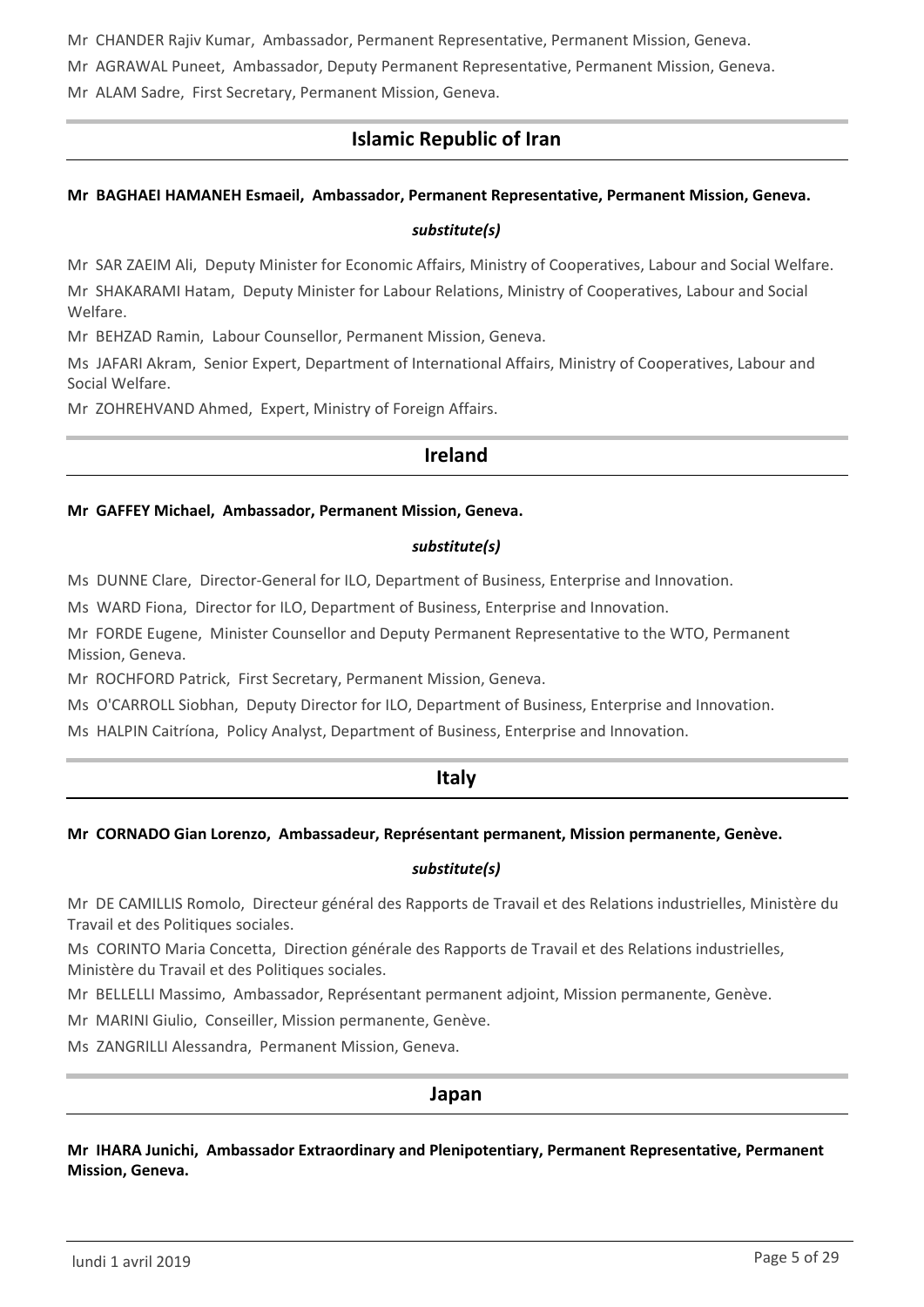#### *substitute(s)*

Ms ASADA-MIYAKAWA Chihoko, Assistant Minister for International Labour Affairs, Ministry of Health, Labour and Welfare.

Mr OKANIWA K., Ambassador, Deputy Permanent Representative, Permanent Mission, Geneva.

Mr NAKAGOME Masashi, Minister, Permanent Mission, Geneva.

Mr ISHIZU Katsumi, Deputy Assistant Minister for International Labour Affairs, Ministry of Health, Labour and Welfare.

Mr MATSUBARA Tetsuya, Counsellor, Permanent Mission, Geneva.

Mr TERAMOTO Takanobu, Adviser, International Affairs Division, Ministry of Health, Labour and Welfare.

Ms HIRANO Orie, Counsellor, Permanent Mission, Geneva.

Mr KANEKO Fumihiko, Counsellor, Permanent Mission, Geneva.

Mr INOUE Eiki, Deputy Director, International Affairs Division, Ministry of Health, Labour and Welfare.

Ms RYOGO Yuki, Deputy Director, Specialized Agencies Division, Ministry of Foreign Affairs.

Ms TSUCHIDA-OKADA Youko, Section Chief, International Affairs Division, Ministry of Health, Labour and Welfare.

Ms MIYAZAKI Misato, Official, International Affairs Division, Ministry of Health, Labour and Welfare.

## **Republic of Korea**

### **Ms PAIK Ji-Ah, Ambassador Extraordinary and Plenipotentiary, Permanent Representative, Permanent Mission, Geneva.**

#### *substitute(s)*

Mr LEE Jang-keun, Ambassador, Deputy Permanent Representative, Permanent Mission, Geneva.

Mr KIM Dae Hwan, Director-General, International Cooperation Bureau, Ministry of Employment and Labor.

Mr CHUNG Haeyoung, Director, International Cooperation Division, Ministry of Employment and Labor.

Mr HA Chang Yong, Labour Attaché, Permanent Mission, Geneva.

Ms KWON Soon Ji, Deputy Director, International Cooperation Division, Ministry of Employment and Labor. Ms JUN Soo Youn, Deputy Director, International Cooperation Division, Ministry of Employment and Labor. Mr LEE Ki Heon, Assistant Director, International Labor Affairs Division, Ministry of Employment and Labor.

## **Lesotho**

#### **Ms RANTSO Keketso, Minister of Labour and Employment.**

#### *substitute(s)*

Ms LELIMO Makhoabane, Ministry of Labour and Employment.

Mr LITJOBO Refiloe, Ambassador, Permanent Representative, Permanent Mission, Geneva.

Ms MASUPHA Mpinane, Ministry of Labour and Employment.

Ms MAKHATA Molebatseng, Counsellor, Permanent Mission, Geneva.

## **Mauritania**

#### **Mr BAL Mohamed El Habib, Ambassadeur, Représentant permanent, Mission permanente, Genève.**

### *substitute(s)*

Mr HAMZA Khalifa, Conseiller, Mission permanente, Genève.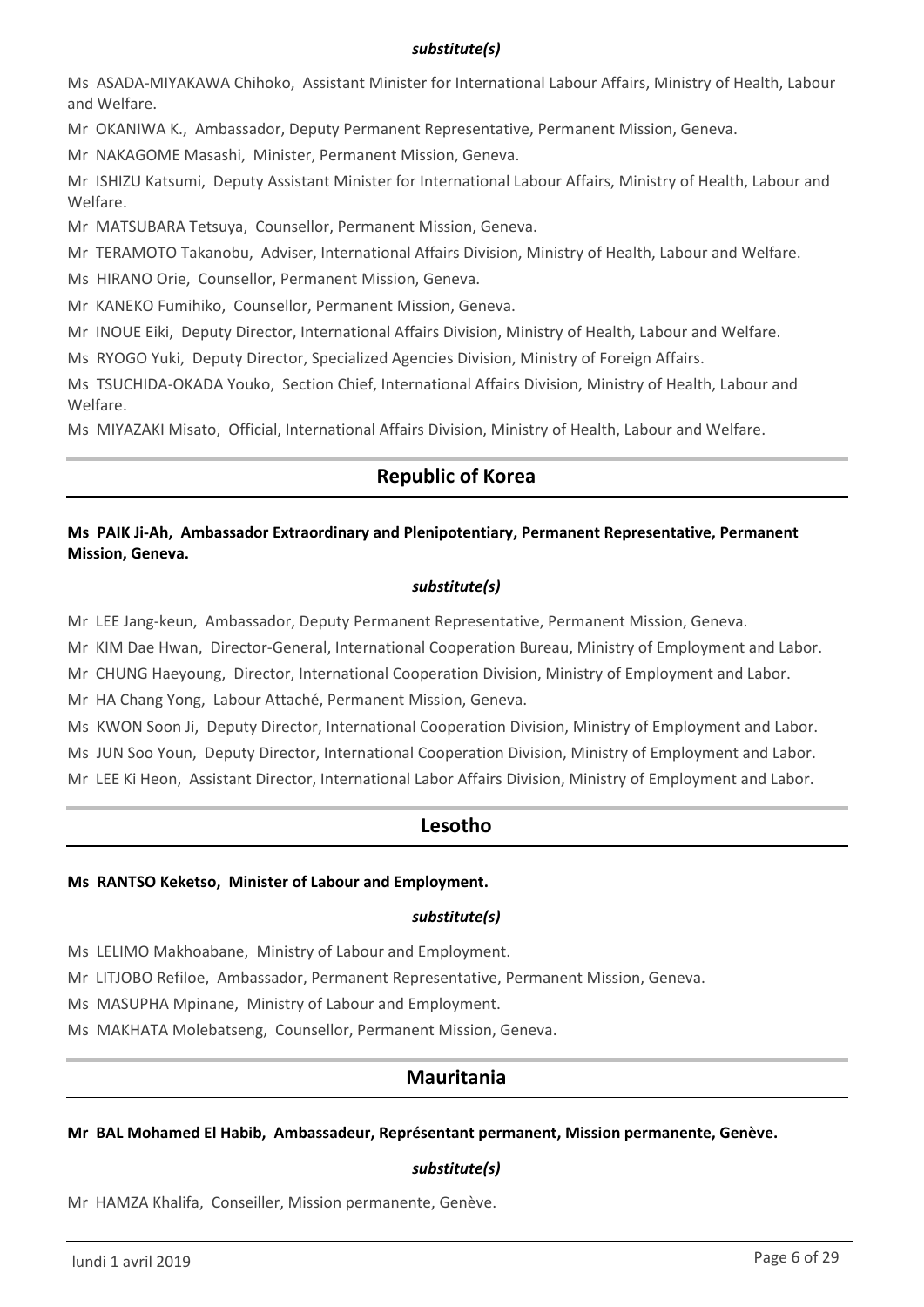Mr BOWBE Hamoud, Conseiller chargé du Travail, Ministère de la Fonction publique, du Travail, de l'Emploi et de la Modernisation de l'Administration.

Mr HAMOUD Cheikh Sidiya, Directeur général du Travail, Ministère de la Fonction publique, du Travail, de l'Emploi et de la Modernisation de l'Administration.

Ms DIA Diamilatou, Conseillère, Mission permanente, Genève.

Ms MOHAMED KHOUYE Warda, Conseillère, Mission permanente, Genève.

Mr BEILLAL Keita, Assistant administratif, Mission permanente, Genève.

### **Panama**

#### **Ms SANTAMARÍA GUERRERO Zulphy, Ministra de Trabajo y Desarrollo Laboral.**

#### *substitute(s)*

Ms CLÉMENT GUINARD Aida María, Embajadora, Representante Permanente, Misión Permanente, Ginebra.

Mr ROSAS Alfonso, Viceministro de Trabajo y Desarrollo laboral.

Mr GÓMEZ RUILOBA César, Embajador, Representante Permanente Adjunto, Misión Permanente, Ginebra.

Mr NÚÑEZ Rorix, Jefe de la Oficina de la Cooperación Técnica Internacional, Ministerio de Trabajo y Desarrollo Laboral.

Mr LINERO MENDOZA Aurelio, Asesor del Gobierno de Panamá para Asuntos relacionados con el Comité de Libertad Sindical de la OIT.

Ms CASTRO Carla, Asesora de la Ministra de Trabajo y Desarrollo Laboral, Ministerio de Trabajo y Desarrollo Laboral.

Ms MEDINA Gladys, Asistente de la Ministra de Trabajo y Desarrollo Laboral, Ministerio de Trabajo y Desarrollo Laboral.

Ms BILLMAN ARAUZ Ambar, Asistente de la Ministra de Trabajo y Desarrollo Laboral, Ministerio de Trabajo y Desarrollo Laboral.

#### **Peru**

#### **Ms ALFARO ESPINOSA Silvia Elena, Presidenta del Consejo de Administración de la OIT, Embajadora, Representante Permanente, Misión Permanente, Ginebra.**

#### *substitute(s)*

Ms MASANA GARCÍA María Antonia, Ministra, Representante Permanente Alterna, Misión Permanente, Ginebra.

Mr BRICEÑO SALAZAR Carlos Gerardo, Ministro, Misión Permanente, Ginebra.

Ms SOTO HOYOS Gabriela del Carmen, Jefa del Gabinete de Asesores del Despacho Ministerial, Ministerio de Trabajo y Promoción del Empleo.

Ms ROSAS CHÁVEZ Haideé Victoria, Jefa de la Oficina General de Asesoría Juridica, Ministerio de Trabajo y Promoción del Empleo.

Mr GARCÍA CASTILLO Carlos Enrique, Primer Secretario, Misión Permanente, Ginebra.

Mr POMAREDA MUÑOZ Juan Carlos, Tercer Secretario, Misión Permanente, Ginebra.

## **Poland**

#### **Mr CZECH Zbigniew, Ambassador, Permanent Representative, Permanent Mission, Geneva.**

#### *substitute(s)*

Ms LEMIESZEWSKA Renata, Chief Expert, Social Dialogue and Social Partnership Department, Ministry of Family, Labour and Social Policy.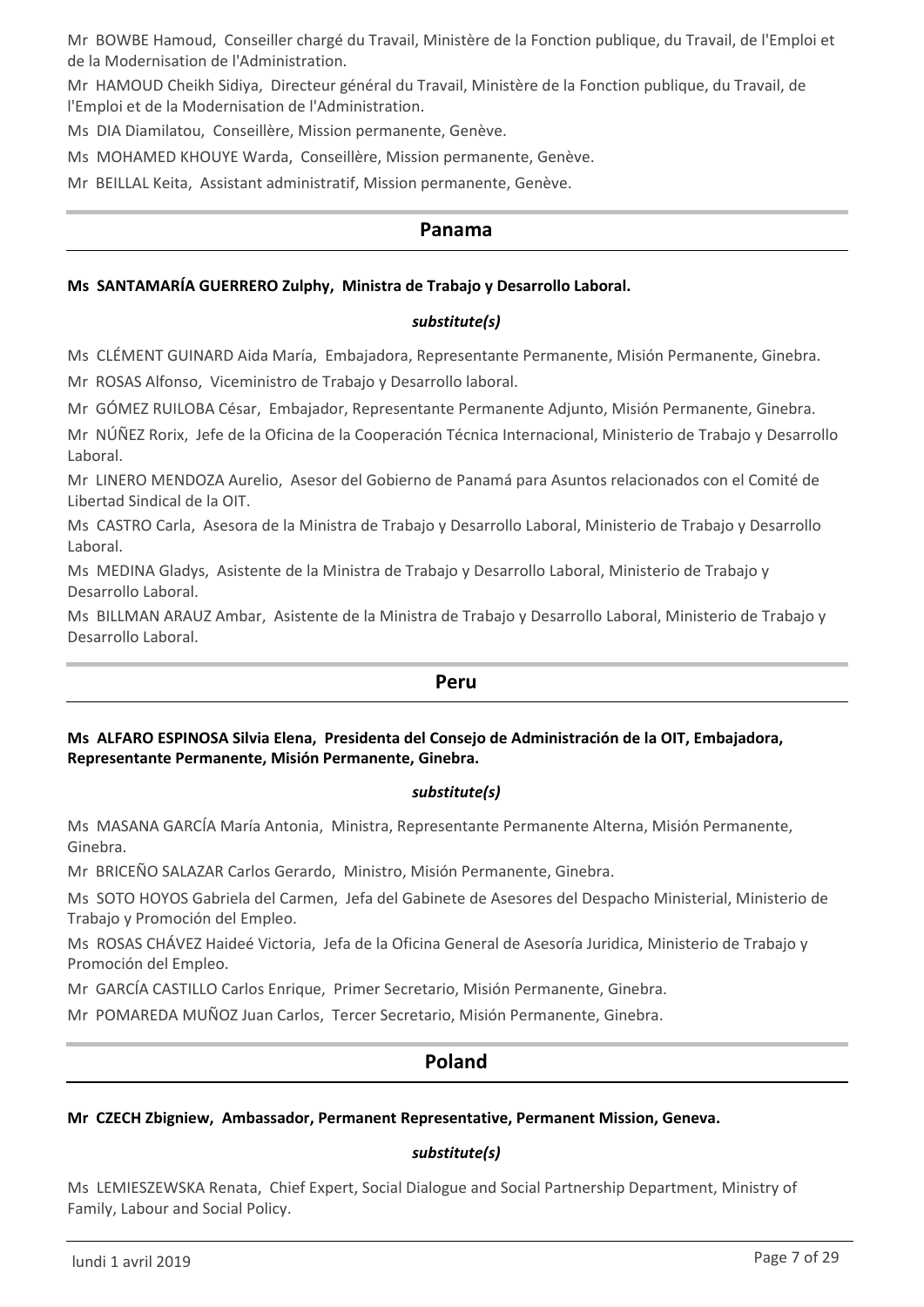## **Russian Federation**

#### **Mr ZHUKOV Nikita, Deputy Permanent Representative, Permanent Mission, Geneva.**

#### *substitute(s)*

Mr SEMENTSOV Anatoly, Chief Counsellor, Department of Economic Cooperation, Ministry of Foreign Affairs. Mr ZEMLYANSKIY Igor, Head of Division, Legal and International Activity Department, Ministry of Labour and Social Protection.

Mr GULYAEV Denis, Chief Expert, Ministry of Labour and Social Protection.

Ms GLADKOVA Antonina, Ministry of Labour and Social Protection.

Mr KALININ Andrey, Senior Counsellor, Permanent Mission, Geneva.

Mr SPIRIN Yuri, First Secretary, Permanent Mission, Geneva.

Ms RYAZANOVA Maria, Second Secretary, Permanent Mission, Geneva.

Mr NOVIKOV Ivan, Third Secretary, Permanent Mission, Geneva.

## **Senegal**

#### **Mr SECK Coly, Ambassadeur, Représentant permanent, Mission permanente, Genève.**

#### *substitute(s)*

Mr CISSE Karim, Directeur général du Travail et de la Sécurité sociale, Ministère du Travail, du Dialogue social, des Organisations professionnelles et des Relations avec les institutions.

Ms BA KOITA Maïmouna, Conseillère technique à la Primature, Ministère du Travail, du Dialogue social, des Organisations professionnelles et des Relations avec les institutions.

Ms NIANG FALL Ramatoulaye, Directrice des Relations de Travail et des Organisations professionnelles, Ministère du Travail, du Dialogue social, des Organisations professionnelles et des Relations avec les institutions.

Ms DIALLO SECK Mame Khar, Conseiller technique du Ministre, Ministère du Travail, du Dialogue social, des Organisations professionnelles et des Relations avec les institutions.

Ms MENDY Victorine, Premier Secrétaire, Mission permanente, Genève.

## **Thailand**

#### **Mr CHAKKAPHARK Jarin, Permanent Secretary, Ministry of Labour.**

#### *substitute(s)*

Mr WANNAMETHEE Sek, Ambassador, Permanent Representative, Permanent Mission, Geneva.

Mr PLANGPRAYOON Phanpob, Ambassador, Deputy Permanent Representative, Permanent Mission, Geneva.

Ms THONGTIP Chuleerat, Minister Counsellor (Labour), Permanent Mission, Geneva.

Mr SMUTHKALIN Worawut, Counsellor, Permanent Mission, Geneva.

Mr VORAPONGSE Pongsiri, First Secretary, Permanent Mission, Geneva.

Ms AMASUWAN Tunlaya, Foreign Relations Officer, Permanent Secretary Office, Ministry of Labour.

Ms WANG-ARKAD Pornnicha, Foreign Relations Officer, Permanent Secretary Office, Ministry of Labour.

Ms DHEERANANTAKUL Vorralak, Labour Specialist, Permanent Secretary Office, Ministry of Labour.

Mr RATANAPHAN Phothirat, Plan and Policy Analyst, Permanent Secretary Office, Ministry of Labour.

Mr JARIYAPAN Tanodom, Labour Specialist, Social Security Office, Ministry of Labour.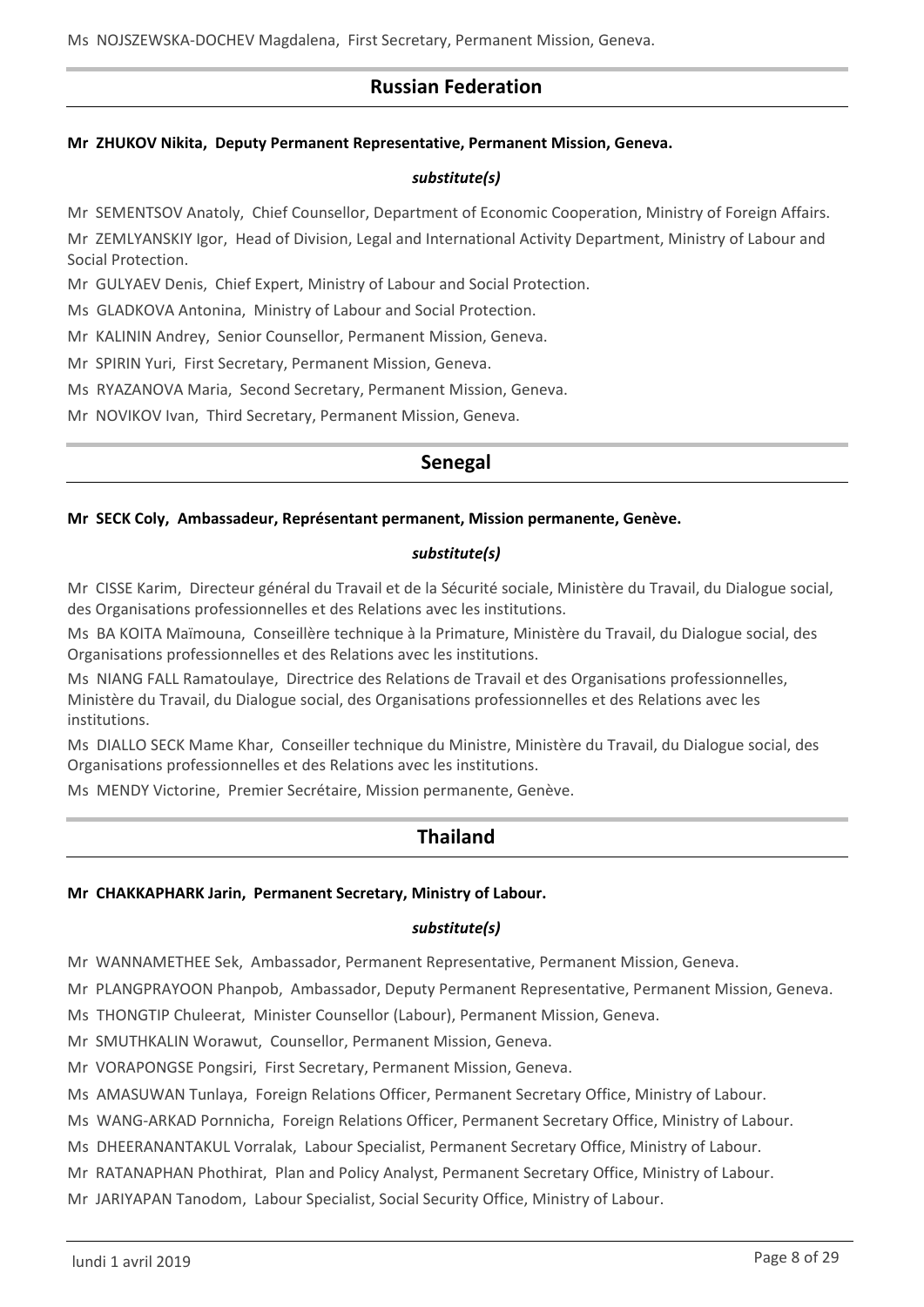## **United Kingdom**

#### **Ms STEIJGER Shelley, Global Engagement Lead, Department for Work and Pensions.**

#### *substitute(s)*

Mr BRAITHWAITE Julian, Ambassador, Permanent Representative, Permanent Mission, Geneva.

Ms SHEARMAN Miriam, Ambassador and Deputy Permanent Representative, Permanent Mission, Geneva.

Mr O'CONNOR Ronan, Deputy Director, EU and International Affairs, Department for Work and Pensions.

Ms SEARLE Joanna, Head of Engagement, EU and International Affairs, Department for Work and Pensions.

Ms DOCKRAY Kristina, International Policy Advisor, Department for Work and Pensions.

Ms NELSON Jennifer, Second Secretary, Permanent Mission, Geneva.

Ms VON SHORLEMER Celestine, Permanent Mission, Geneva.

Ms SENANAYAKE Ravini, Head of Press and Public Affairs, Permanent Mission, Geneva.

Mr ANDREWS Danny, First Secretary, Permanent Mission, Geneva.

Ms MANSON Charlotte, Migration and Protracted Crises Officer, Permanent Mission, Geneva.

Mr EARLEY Sean, Press and Public Affairs Officer, Permanent Mission, Geneva.

## **United States**

#### **Mr SHEPARD Robert, Director, Office of International Relations and Economic Research, Department of**

#### *substitute(s)*

Ms MACKIN BARRETT Joan, International Relations Officer, Department of Labor.

Mr CASSAYRE Mark J., Chargé d'Affaires a.i., Permanent Mission, Geneva.

Mr CUMMINGS Philip, First Secretary, Multilateral Economic and Political Section (MEPA), Permanent Mission, Geneva.

Ms GOODYEAR Jennifer, International Relations Officer, Department of Labor.

Ms LEHMBERG Alexandra D., Permanent Mission, Geneva.

Ms MORENO Ethel M., International Relations Officer, Bureau of International Labor Affairs, Department of Labor.

Ms ROZENBERGS Vivita, Senior Programm Analyst, Office of Economic and Development Affairs, Department of State.

Mr SOLOMON Howard, Acting Deputy Chief of Mission, Permanent Mission, Geneva.

Mr VORDERSTRASSE Jason, Deputy Director, Office of International Labor Affairs, Bureau of Democracy, Human Rights and Labor, Department of State.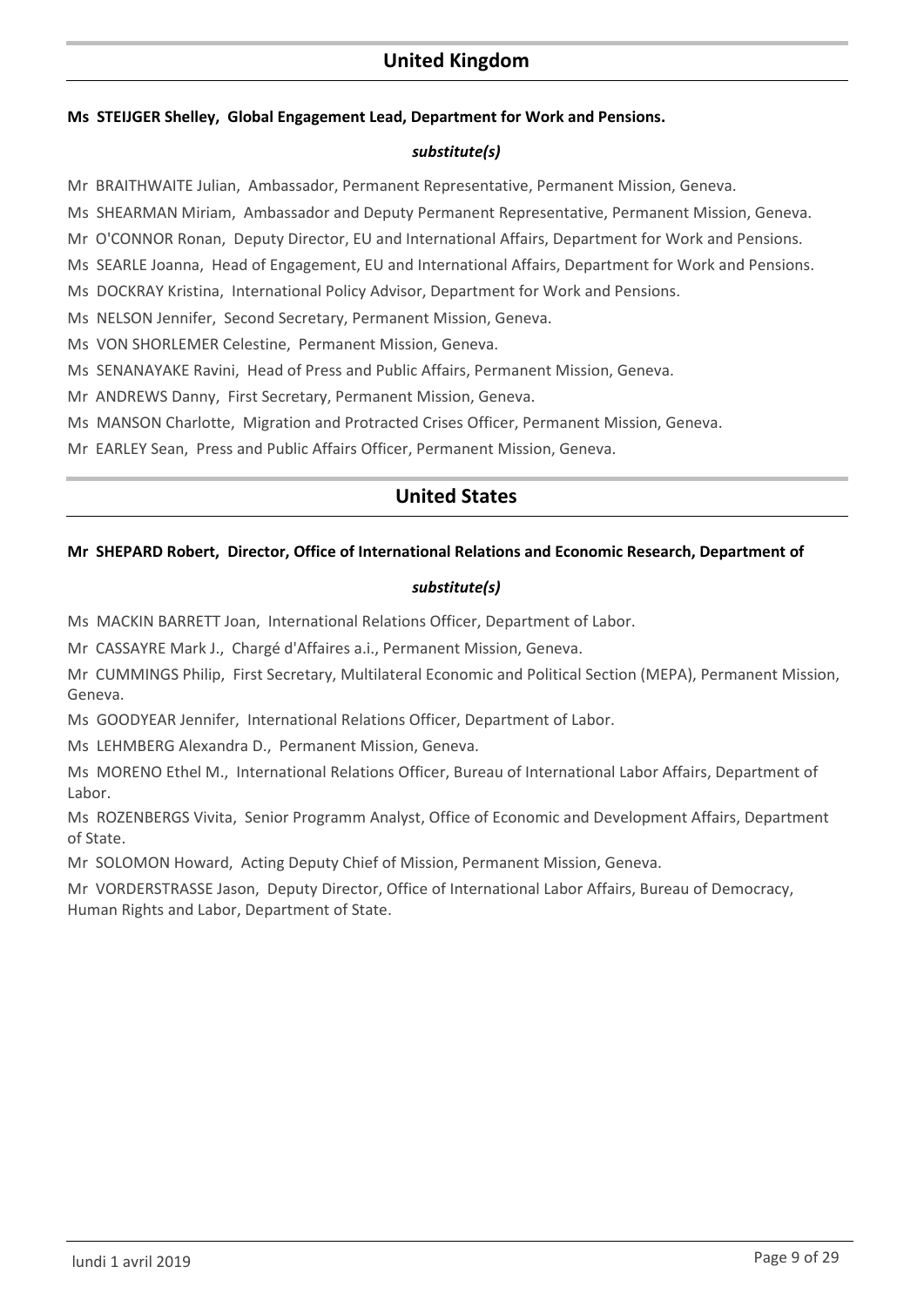### **Australia**

### **Ms KIDD Margaret, Minister Counsellor (Labour) and Representative of Australia at the ILO, Department of Employment.**

#### *substitute(s)*

Ms MANSFIELD Sally, Ambassador, Permanent Representative, Permanent Mission, Geneva.

Ms DUNCAN Rebecca, Deputy Director, Department of Employment.

Mr RIGG Marcus, Counsellor (Employment), Permanent Representation to the OECD.

Mr UNWIN Mark, Adviser (Employment), Permanent Representation to the OECD.

Ms WILDE Elizabeth, Deputy Permanent Representative, Permanent Mission, Geneva.

Mr PLAYFORD Kevin, Counsellor, Permanent Mission, Geneva.

Ms BRADBURY Claire, Political Adviser, Permanent Mission, Geneva.

### **Bangladesh**

### **Ms SUFIAN Begum Monnujan, Honourable State Minister, Ministry of Labour and Employment, Ministry of Labour and Employment.**

#### *substitute(s)*

Mr AHSAN M. Shameem, Ambassador, Permanent Representative, Permanent Mission, Geneva.

Ms HASNA Ummul, Secretary in Charge, Ministry of Labour and Employment.

Mr AHMED Syed, Ministry of Labour and Employment.

Mr KAZI Faiyaz Murshid, Minister and Deputy Permanent Representative, Permanent Mission, Geneva.

Mr KABIR Humayun, Deputy Chief (Labour), Ministry of Labour and Employment.

Ms REHANA Umme, Private Secretary to the Honourable State Minister (Deputy Secretary), Ministry of Labour and Employ.

Mr AKANDA Abdul Wadud, First Secretary, Permanent Mission, Geneva.

Mr BILLAH Baky, First Secretary, Permanent Mission, Geneva.

Mr ISLAM S.M. Mikhail, Assistant Chief, Ministry of Labour and Employment.

Ms HRIDOY Shamima Sultana, Assistant Chief, Ministry of Labour and Employment.

## **Brunei Darussalam**

#### **Ms MASRI Masurai, Ambassador, Permanent Representative, Permanent Mission, Geneva.**

#### *substitute(s)*

Ms MUNTASSIR Ni'matullah Athirah, Second Secretary, Permanent Mission, Geneva.

## **Bulgaria**

#### **Ms KOSTADINOVA Deyana, Ambassador, Permanent Representative, Permanent Mission, Geneva.**

#### *substitute(s)*

Mr TOMOV Iassen, First Secretary, Permanent Mission, Geneva.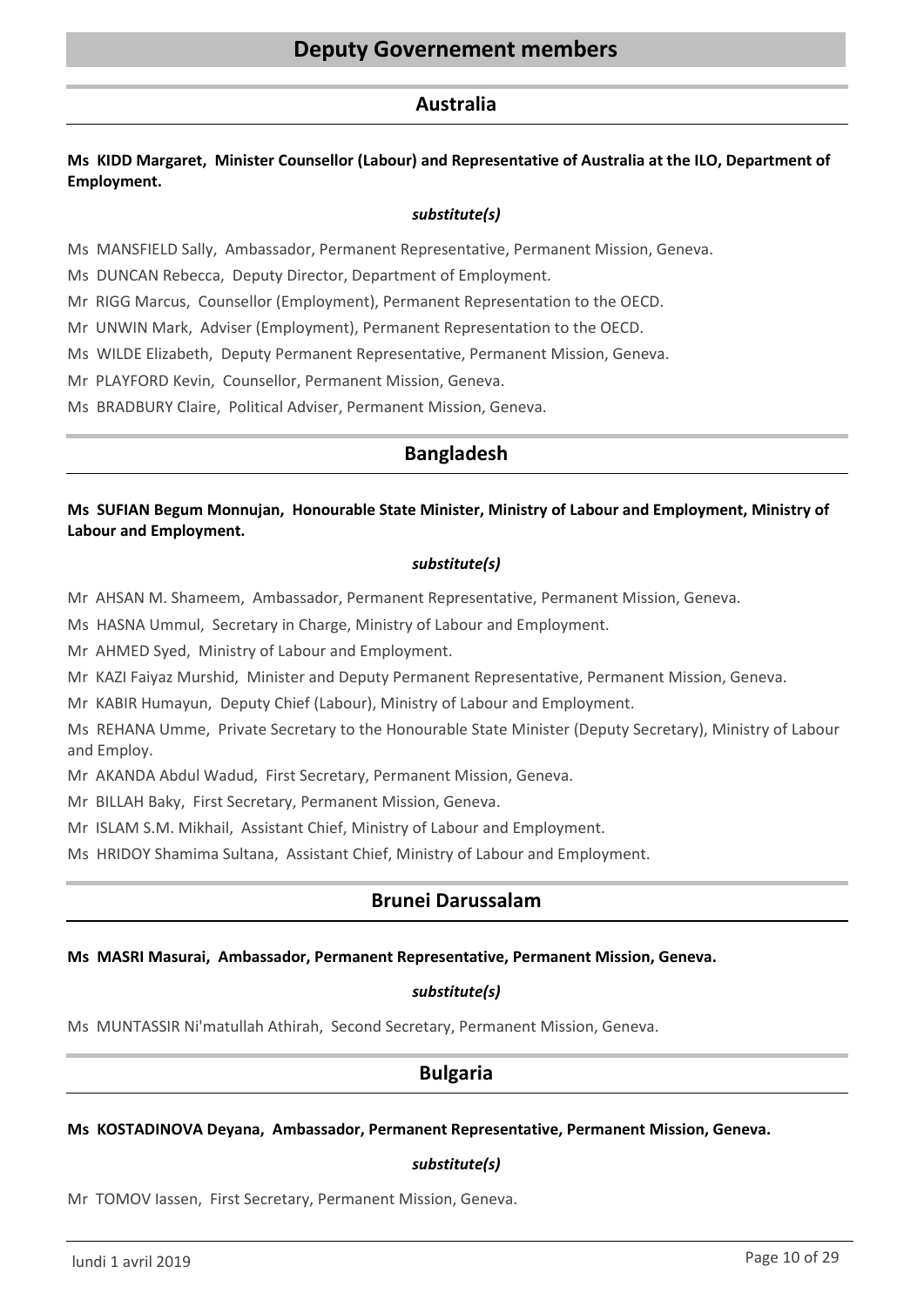Ms ARGIROVA Boriana, Second Secretary, Permanent Mission, Geneva.

Ms ALEKSANDROVA Petya, Senior Expert, European Affairs and International Cooperation Directorate, Ministry of Labour and Social Policy.

Ms ALEKSANDROVA Aleksandra, Senior Expert, European Affairs and International Cooperation Directorate, Ministry of Labour and Social Policy.

## **Cameroon**

#### **Mr OWONA Grégoire, Ministre du Travail et de la Sécurité sociale.**

#### *substitute(s)*

Mr NKOU Anatole Fabien Marie, Ambassadeur, Représentant permanent, Mission permanente, Genève.

Mr AWOUMOU Come Damien Georges, Ministre Conseiller, Mission permanente, Genève.

Mr BOSSE Théophile Olivier, Deuxième Conseiller, Mission permanente, Genève.

Ms NKONO Balbine Elisabeth, Directrice des Relations professionnelles, Ministère du Travail et de la Sécurité sociale.

Ms ANGONEMANE MVONDO Corine Elsa, Chef de la Cellule des Normes internationales du Travail, Ministère du Travail et de la Sécurité sociale.

Mr TABI François, Inspecteur général, Ministère de l'Emploi et de la Formation professionnelle.

Ms MBOUZIE AHANDA Angélique, Chef de la Division des Normes et de la Coopértaion internationale du Travail, Ministère du Travail .

Mr AKOLLA EKAH Rigobert, Chargé de Mission à la Présidence de la République du Cameroun.

### **Cuba**

#### **Mr PEDROSO CUESTA Pedro Luis, Embajador, Representante permanente, Misión Permanente, Ginebra.**

#### *substitute(s)*

Mr QUINTANILLA ROMÁN Juan Antonio, Dirección General de Asuntos Multilaterales y del Derecho Internacional, Ministerio de Relaciones Internacionales.

Ms GONZÁLEZ GUTIÉRREZ Alicia, Consejera, Misión Permanente, Ginebra.

Mr DELGADO SÁNCHEZ Lester, Consejero, Misión Permanente, Ginebra.

Mr RODRÍGUEZ HERNÁNDEZ Jairo, Primer Secretario, Misión Permanente, Ginebra.

Mr HERNÁNDEZ LUNA Luis Miguel, Tercer Secretario, Misión Permanente, Ginebra.

## **Czech Republic**

#### **Mr KÁRA Jan, Ambassador, Permanent Representative, Permanent Mission, Geneva.**

#### *substitute(s)*

Mr KAPLAN Michal, Deputy Permanent Representative, Permanent Mission, Geneva.

Mr GORGOL Otakar, Counsellor, Permanent Mission, Geneva.

Mr GÁL Branislav, Expert, Ministry of Foreign Affairs.

Mr POKORNÝ Pavel, Expert, International Cooperation Unit, Ministry of Labour and Social Affairs.

Mr FUCHS Miroslav, Expert, International Cooperation Unit, Ministry of Labour and Social Affairs.

Mr JANECEK Pavel, Expert, International Cooperation Unit, Ministry of Labour and Social Affairs.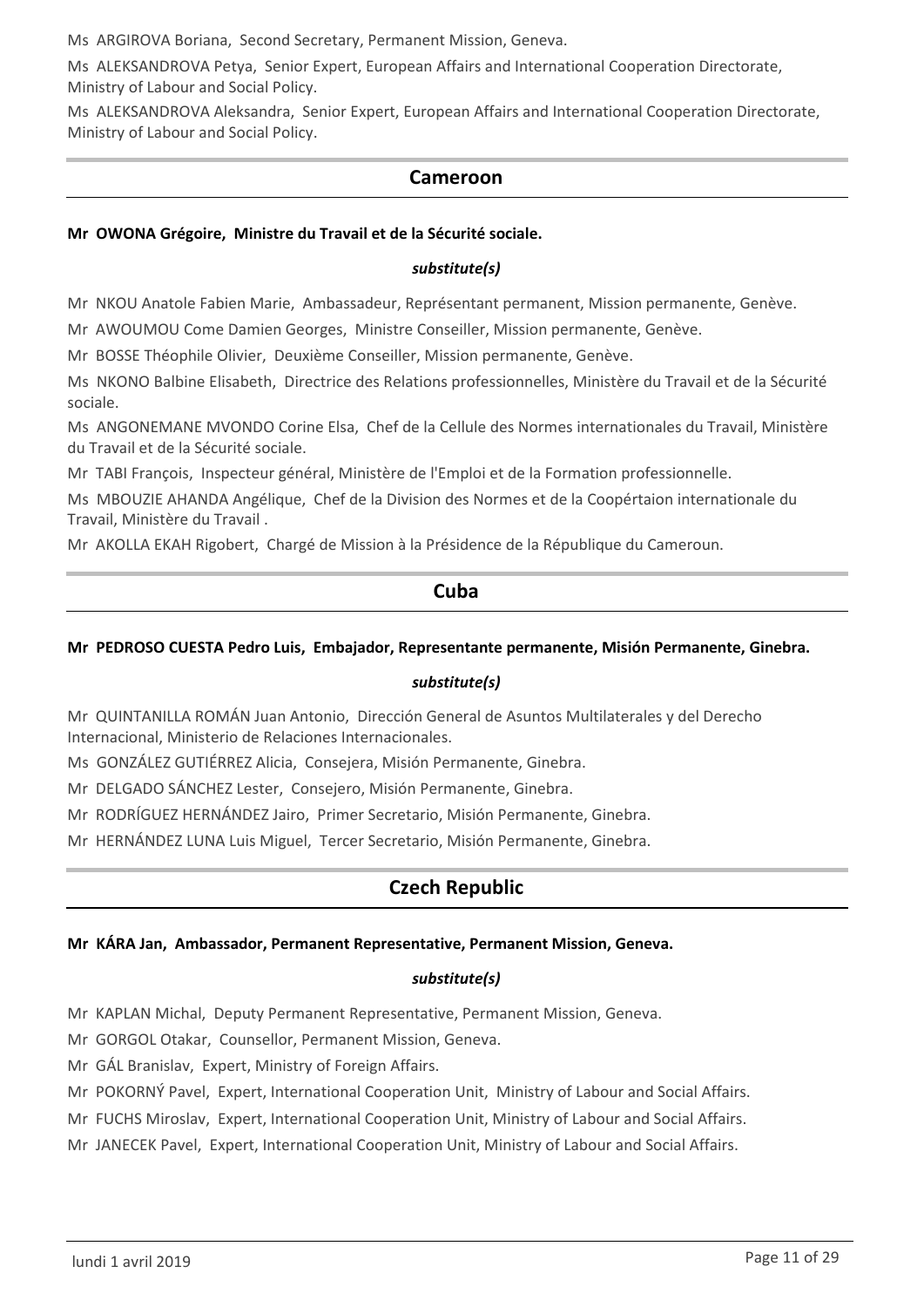### **Ecuador**

#### **Mr IZQUIERDO Emilio, Embajador, Representante Permanente, Misión Permanente, Ginebra.**

#### *substitute(s)*

Mr DÁVALOS Alejandro, Ministro, Representante Permanente Alterno, Misión Permanente, Ginebra.

Ms RIVADENEIRA Marcela, Primer Secretario, Misión Permanente, Ginebra.

Ms DÍAZ NAZARENO Paola, Segundo Secretario, Misión Permanente, Ginebra.

## **Eswatini**

#### **Mr VILAKATI Makhosi, Minister of Labour, Ministry of Labour and Social Security.**

#### *substitute(s)*

Mr MNISI Zwelethu, Ambassador, Permanent Representative, Permanent Mission, Geneva.

Ms MASUKU Philile, Counsellor, Permanent Mission, Geneva.

Mr MKHALIPHI Thulani, Principal Secretary, Ministry of Labour and Social Security.

Mr TSABEDZE Sipho, Commissioner of Labour, Ministry of Labour.

Mr SHABANGU Mthunzi, Legal Adviser, Ministry of Labour.

Ms SIMELANE Bawelile Philomena, First Secretary, Permanent Mission, Geneva.

Mr LUKHELE Alton Sandile, First Secretary, Permanent Mission.

## **Finland**

#### **Ms HAKALA Terhi, Ambassador, Permanent Representative, Permanent Mission, Geneva.**

#### *substitute(s)*

Ms HEINONEN Liisa, Government Counsellor, Ministry of Economic Affairs and Employment.

Ms KANTANEN Päivi, Ministerial Adviser, Ministry of Economic Affairs and Employment.

Ms LEHTIRANTA Sari, Minister, Deputy Permanent Representative, Permanent Mission, Geneva.

Mr NÄRHINEN Antti, Counsellor, Permanent Mission, Geneva.

### **Greece**

#### **Ms KORKA Anna, Ambassador, Permanent Representative, Permanent Mission, Geneva.**

#### *substitute(s)*

Mr KYRIAKOPOULOS Georgios, First Counsellor, Permanent Mission, Geneva. Ms GKOUVA Myrto, Attaché (ILO), Permanent Mission, Geneva.

## **Guatemala**

#### **Ms RODRÍGUEZ MANCIA Carla María, Embajadora, Representante Permanente, Misión Permanente,**

#### *substitute(s)*

Ms DEL ÁGUILA CASTILLO María José, Ministra Consejera, Misión Permanente, Ginebra.

Ms MARROQUÍN MOGOLLÓN Alicia, Segundo Secretario, Misión Permanente, Ginebra.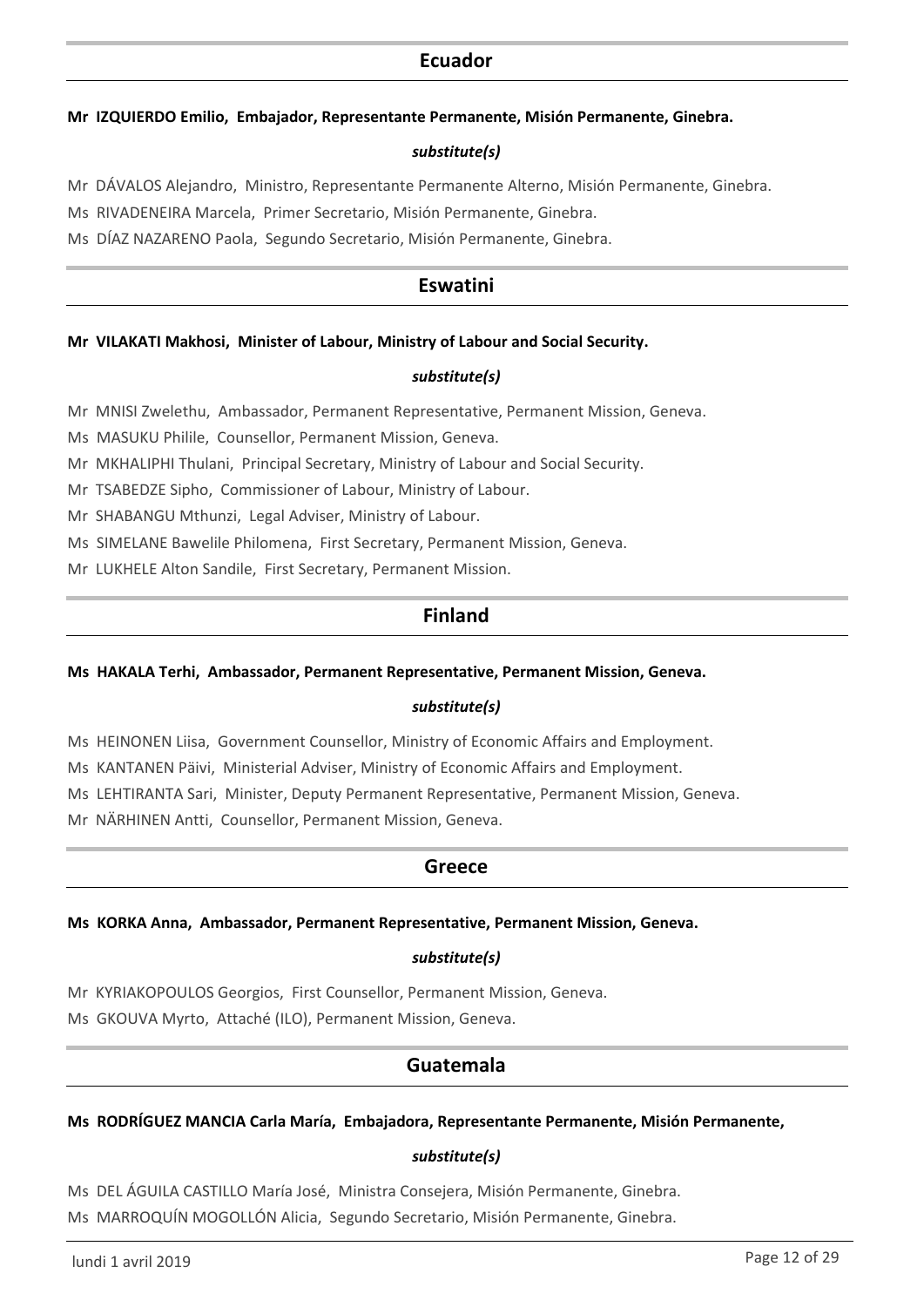## **Indonesia**

#### **Mr KLEIB Hasan, Ambassador, Permanent Representative, Permanent Mission, Geneva.**

#### *substitute(s)*

Mr ERWIN Andreano, Ambassador, Deputy Permanent Representative, Permanent Mission, Geneva. Ms RUMONDANG Haiyani, Director-General for Industrial Relations and Workers Social Security, Ministry of Manpower.

Ms PUTRI Indah Anggoro, Head of International Cooperation Bureau, Ministry of Manpower.

Mr PAKAYA Ismail, Head of Education and Training Centre, Ministry of Manpower.

Mr SARAGIH John W. Daniel, Director for Industrial Relations Dispute Settlement, Ministry of Manpower.

Mr SIDHARTA Faizal Chery, Minister Counsellor, Permanent Mission, Geneva.

Ms WIDIANAWATI Agatha, Head of Division for Law and International Relations, Ministry of Manpower.

Ms PURWITASARI Dyah Hartanti, Head of Division for Labour Norms and Employment Relations Inspection, Ministry of Manpower.

Ms SETYAWATI Rina, First Secretary, Permanent Mission, Geneva.

Ms HERLIANA Lola, Head of Division for International Cooperation, Secretariat of the Directorate General for Labour Law Enforcement and Development, Ministry of Manpower.

Ms WARDHANI Ratna Purwaning, Head of Division for ILO Cooperation, Ministry of Manpower.

Ms NASUTION Mutia Amsuri, Mediator of Industrial Relation, Ministry of Manpower.

Ms KINANTHI Dias Khadijah, Staff of the Directorate of the Socio-Cultural and International Organization for Developing Countries.

Ms PURWANTI Hari Sri, Labour Analyst on Cooperation with ILO, Ministry of Manpower.

### **Iraq**

#### **Mr AL-RUBAYE Basim Abdualzman, Minister of Labour, Ministry of Labour and Social Affairs.**

#### *substitute(s)*

Mr ABBAS Abbas Kadhom Obaid, Minister Plenipotentiary, Deputy Permanent Representative, Permanent Mission, Geneva.

Mr SABER Mohanad Mahmood, Second Secretary, Permanent Mission, Geneva.

Mr ALSAMMAK Ahmed Ameen, Third Secretary, Permanent Mission, Geneva.

Mr ALSHAWI Ali, Director, Ministry of Labour and Social Affairs.

Mr AL-LAMI Ahmed, Director of the Legal Department, Ministry of Labour and Social Affairs.

Mr AL-SHUWAILI Sabeeh, Director of the Minister's Office, Ministry of Labour and Social Affairs.

### **Mexico**

#### **Ms FLORES LIERA Socorro, Embajadora, Representante Permanente, Misión Permanente, Ginebra.**

#### *substitute(s)*

Mr HEREDIA Raúl, Embajador, Representante Permanente Alterno, Misión Permanente, Ginebra.

Ms MARTÍNEZ LIÉVANO Érika, Ministra, Misión Permanente, Ginebra.

Mr MORALES VÉLEZ Luis Rodrigo, Ministro de Asuntos Laborales en Europa, Misión Permanente, Ginebra.

Ms LUNA CAMACHO Sara, Segunda Secretaria, Misión Permanente, Ginebra.

Mr VARGAS JUÁREZ Raúl, Primer Secretario, Misión Permanente, Ginebra.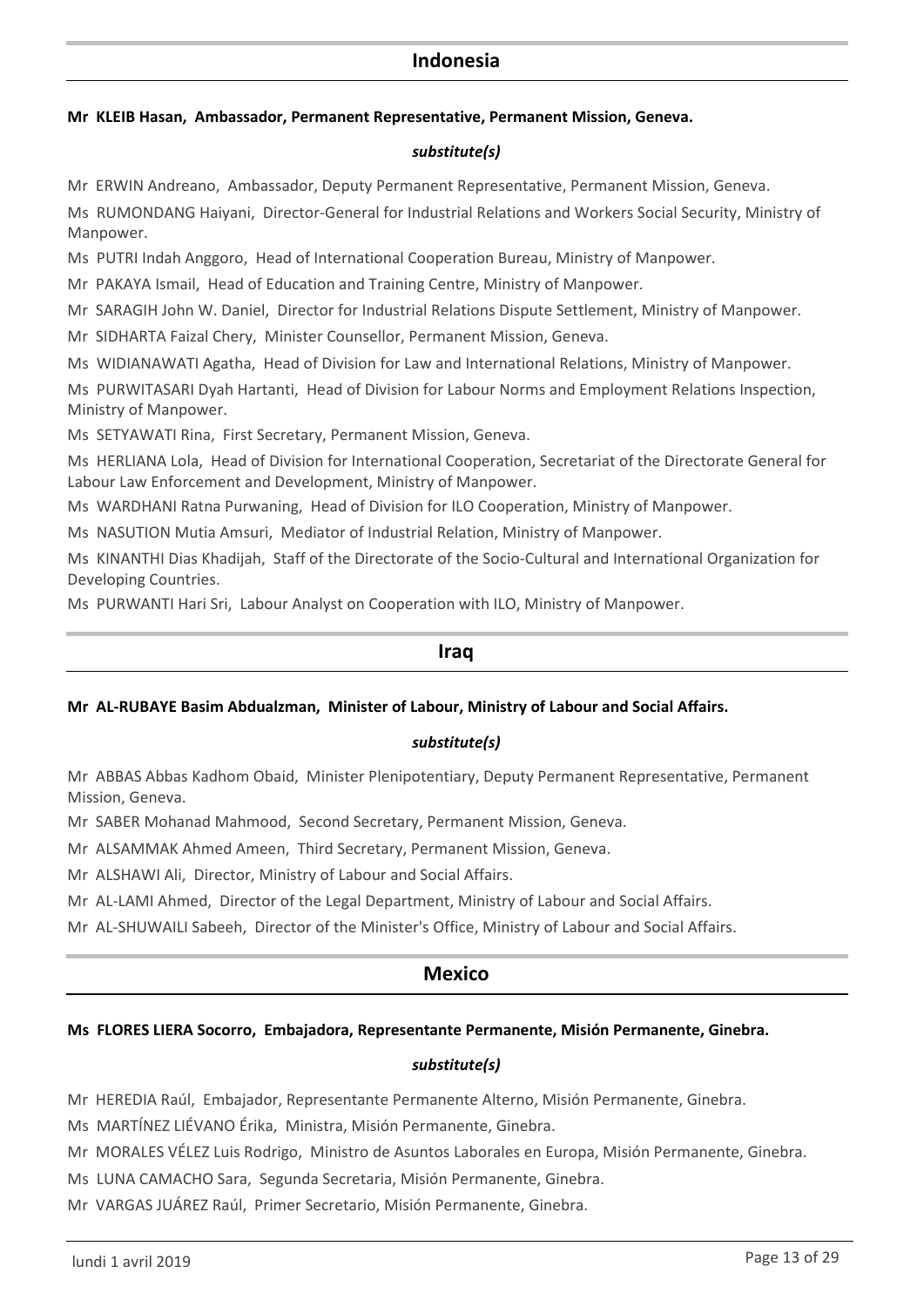### **Morocco**

#### **Mr ZNIBER Omar, Ambassadeur, Représentant permanent, Mission permanente, Genève.**

#### *substitute(s)*

Mr ISBAYENE Abdelkrim, Directeur, Coopération internationale et Partenariat, Ministère du Travail et de l'Insertion professionnelle.

Mr ITRI Abdeljebbar, Chef de Service, Normes internationales du Travail, Ministère du Travail et de l'Insertion professionnelle.

Mr DAHBI Khalid, Conseiller, Mission permanente, Genève.

### **Myanmar**

#### **Mr TUN Kyaw Moe, Permanent Representative, Permanent Mission, Geneva.**

#### *substitute(s)*

Mr MYINT Aung Myo, Deputy Permanent Representative, Permanent Mission, Geneva.

Ms MYAT Yin Po, Minister Counsellor, Permanent Mission, Geneva.

Ms SAN Hnin Lai Lai, Second Secretary, Permanent Mission, Geneva.

Ms AUNG Yi Mar, Second Secretary, Permanent Mission, Geneva.

Ms MYAE Khin Chan, Second Secretary, Permanent Mission, Geneva.

## **Namibia**

#### **Mr NAMBAHU Tommy, Deputy Minister, Ministry of Labour, Industrial Relations and Employment Creation.**

#### *substitute(s)*

Mr NAANDA Penda, Ambassador, Permanent Mission, Geneva.

Mr MWIYA Albius, Director, Labour Market Services, Ministry of Labour, Industrial Relations and Employment Creation.

Ms NICODEMUS Meriam, Deputy Director for International Relations and Advice, Ministry of Labour, Industrial Relations and Employment Creation.

Ms SIMATAA Irene, First Secretary, Permanent Mission, Geneva.

Mr AMUNYELA Elias, Labour Attaché, Permanent Mission, Geneva.

Mr TSHATUMBU George, Alternate Permanent Representative to the International Maritime Organization, London.

## **Nepal**

#### **Mr DAHAL Mahesh Prasad, Secretary of the Ministry of Labour, Employment and Social Security.**

#### *substitute(s)*

Mr WAGLE Tirtha Raj, Minister, Deputy Permanent Representative, Permanent Mission, Geneva.

Mr SUBEDI Ram Prasad, Minister Counsellor, Permanent Mission, Geneva.

Mr PAUDEL Bhuwan, Second Secretary, Permanent Mission, Geneva.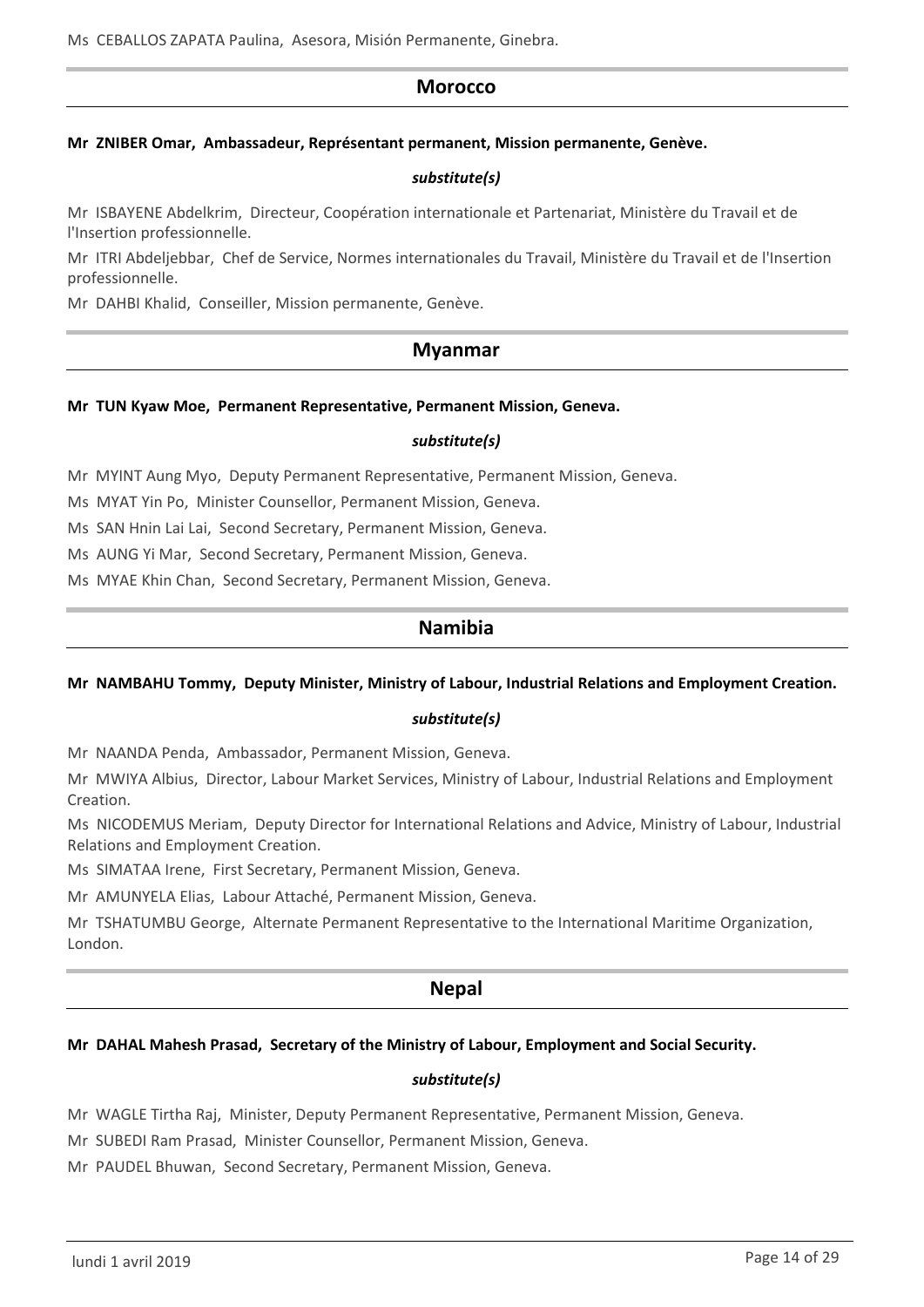## **Nigeria**

#### **Mr NGIGE Chris Nwabueze, Minister of Labour and Productivity.**

#### *substitute(s)*

Mr ALO William Nwanko, Permanent Secretary, Federal Ministry of Labour and Productivity.

Mr NEBURAGHO Eyewumi D., Director (PM&LS), Federal Ministry of Labour and Productivity.

Ms AKPAN Omoebi Udeme, Director (TUSIR), Federal Ministry of Labour and Productivity.

Ms DIKE Chinedu C., Special Assistant to the Honourable Minister, Federal Ministry of Labour and Productivity.

Mr IGBINOSUN Emmanuel, Deputy Director (E&W), Federal Ministry of Labour and Productivity.

Mr ESSAH Aniefiok Etim, Labour Attaché, Permanent Mission, Geneva.

Ms AGBAPUONWU Udochi, Senior Labour Officer (LS), Federal Ministry of Labour and Productivity.

Mr NGIGE Odinakachukwu Chukwuma, Personal Assistant to the Honourable Minister, Federal Ministry of Labour and Productivity.

Mr NWAKPA Justice, Personal Assistant to the Permanent Secretary, Federal Ministry of Labour and Productivity.

Mr AZURA Barr Dzarma Dunama, Chairman (IAP), Federal Ministry of Labour and Productivity.

Mr NWAGHA Kelly Emeka, General Manager, Health and Safety (NSITF), Federal Ministry of Labour and Productivity.

Mr SOMEFUN Adebayo, Managing Director (NSITF), Federal Ministry of Labour and Productivity.

Mr AHMED Gambo, Executive Director (LM&CS) NIMASA, Federal Ministry of Labour and Productivity.

Mr AJAERO Okey, Maritime Stakeholder (NIMASA), Federal Ministry of Labour and Productivity.

Mr JIBRIL Ibrahim, Director (Maritime Labour) NIMASA, Federal Ministry of Labour and Productivity.

## **Paraguay**

#### **Mr PERALTA RODAS Julio César, Embajador, Representante Permanente Alterno, Misión Permanente,**

#### *substitute(s)*

Mr BRIZUELA PÉREZ Jorge Francisco, Ministro, Misión Permanente, Ginebra.

Ms SILVERA GARCÍA DE BARROS Sonia Beatriz, Directora General de Asesoría Jurídica, Ministerio del Trabajo, Empleo y Seguridad Social.

Ms BATTILANA BRAVARD Lisa María, Directora de Coordinación de Instancias Tripartitas, Ministerio del Trabajo, Empleo y Seguridad Social.

Mr CHAMORRO MILTOS Walter, Segundo Secretario, Misión Permanente, Ginebra.

## **Romania**

### **Mr VIERITA Adrian, Ambassador, Permanent Representative, Mission permanente, Genève.**

#### *substitute(s)*

Mr TUDORIE Florin, Minister Plenipotentiary.

Ms BLEOANCA Daniela, Minister Plenipotentiary, Permanent Mission, Geneva.

Ms MARTIN Aurora, Head of Unit Strategy, Policies, Program and Monitoring for Equal Opportunities, National Agency for Equal Opportunities for Women and Men.

Ms SABIESCU Angelica, Senior Counselor, Directorate Social Dialogue, Ministry of Labour and Social Justice.

Mr TACHE Cristian, Senior Counselor, Directorate-General of European Affairs and International Relations, Ministry of Labour and Social Justice.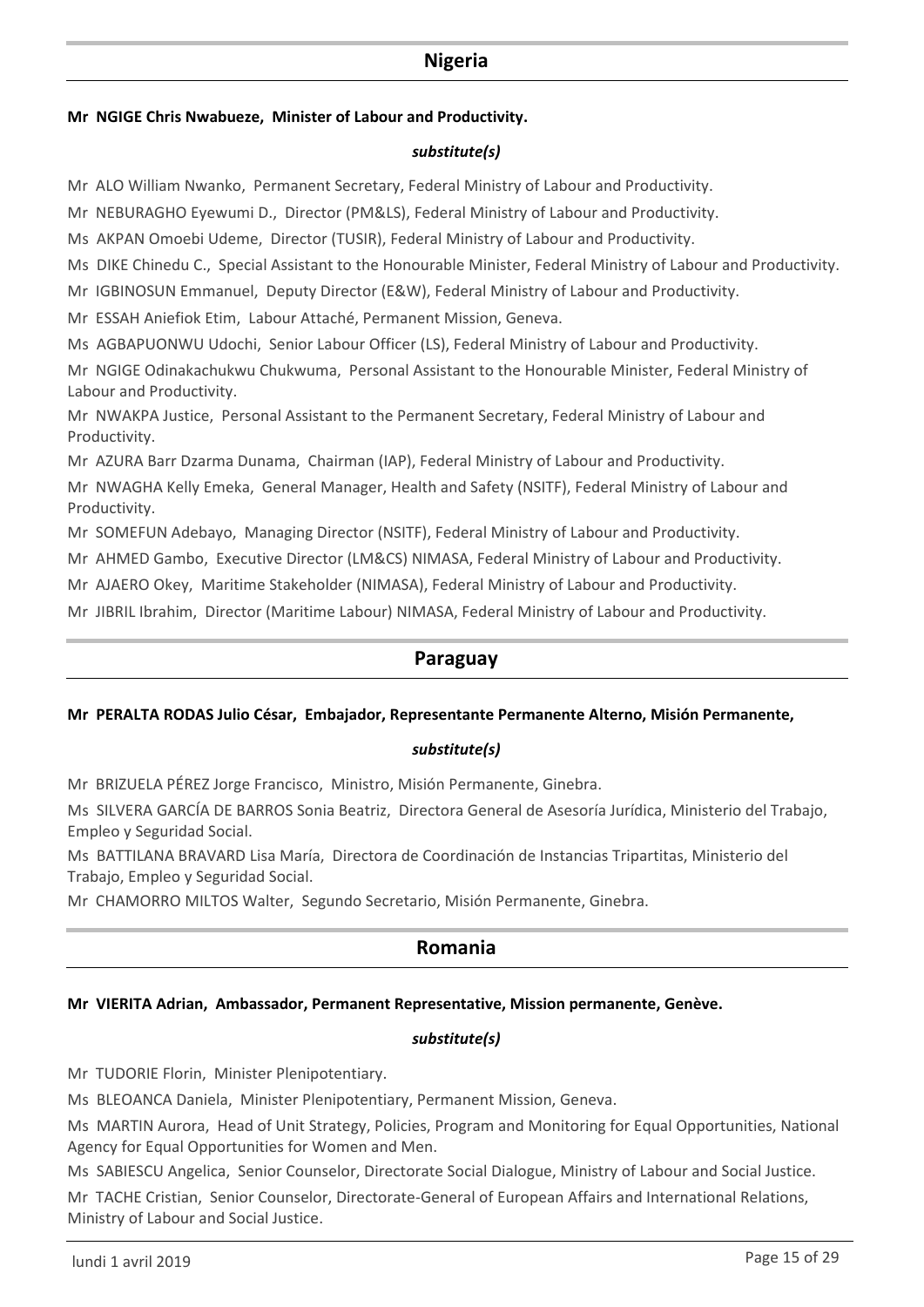### **Rwanda**

#### **Ms RWANYINDO KAYIRANGWA Fanfan, Minister of Public Service and Labour.**

#### *substitute(s)*

Mr NGARAMBE François Xavier, Ambassador, Permanent Representative, Permanent Mission, Geneva.

Mr NGANGO James, First Counsellor, Permanent Mission, Geneva.

Mr MWAMBARI Faustin, Acting Director-General for Labour and Employment.

## **Saudi Arabia**

#### **Mr ABUTHNAIN Abdullah Nasser, Vice-Minister of Labour and Social Development.**

#### *substitute(s)*

Mr ALWASIL Abdulaziz, Ambassador, Permanent Representative, Permanent Mission, Geneva.

Mr ALJUAID Saud Dakhilallah, Projects Manager, Deputy Ministry for Labour International Affairs, Ministry of Labour and Social Development.

Mr ALBLAWI Meshal, Head of Specialized Organizations Department, Permanent Mission, Geneva.

## **Switzerland**

#### **Ms BERSET BIRCHER Valérie, Ambassadrice, SECO, Affaires internationales du Travail.**

#### *substitute(s)*

Ms RAST Natalie, SECO, Affaires internationales du Travail.

Mr MEIER Andri, SECO, Affaires internationales du Travail.

Mr BLESS Adrian, SECO, Affaires internationales du Travail.

Ms JOUBLI Amina, SECO, Affaires internationales du Travail.

Ms TRIBOLET Emilie, SECO, Affaires internationales du Travail.

Ms DALLAFIOR MATTER Sabrina, Ambassadrice, Mission permanente, Genève.

Mr PEREZ-LA PLANTE Miguel, Mission permanente, Genève.

Ms DANESE Aurore, Mission permanente, Genève.

## **Turkey**

#### **Mr ARSLAN Sadik, Ambassador, Permanent Representative, Permanent Mission, Geneva.**

#### *substitute(s)*

Ms CELASIN RENDE Beliz, Deputy Permanent Representative, Permanent Mission, Geneva.

Mr BATUR Erhan, Counsellor, Permanent Mission, Geneva.

Ms ONUK Menekse, Counsellor, Permanent Mission, Geneva.

Mr ACAR Fatih, Expert, Permanent Mission, Geneva.

## **Uganda**

**Mr ONYANGA APARR Christopher, Ambassador, Permanent Representative, Permanent Mission, Geneva.**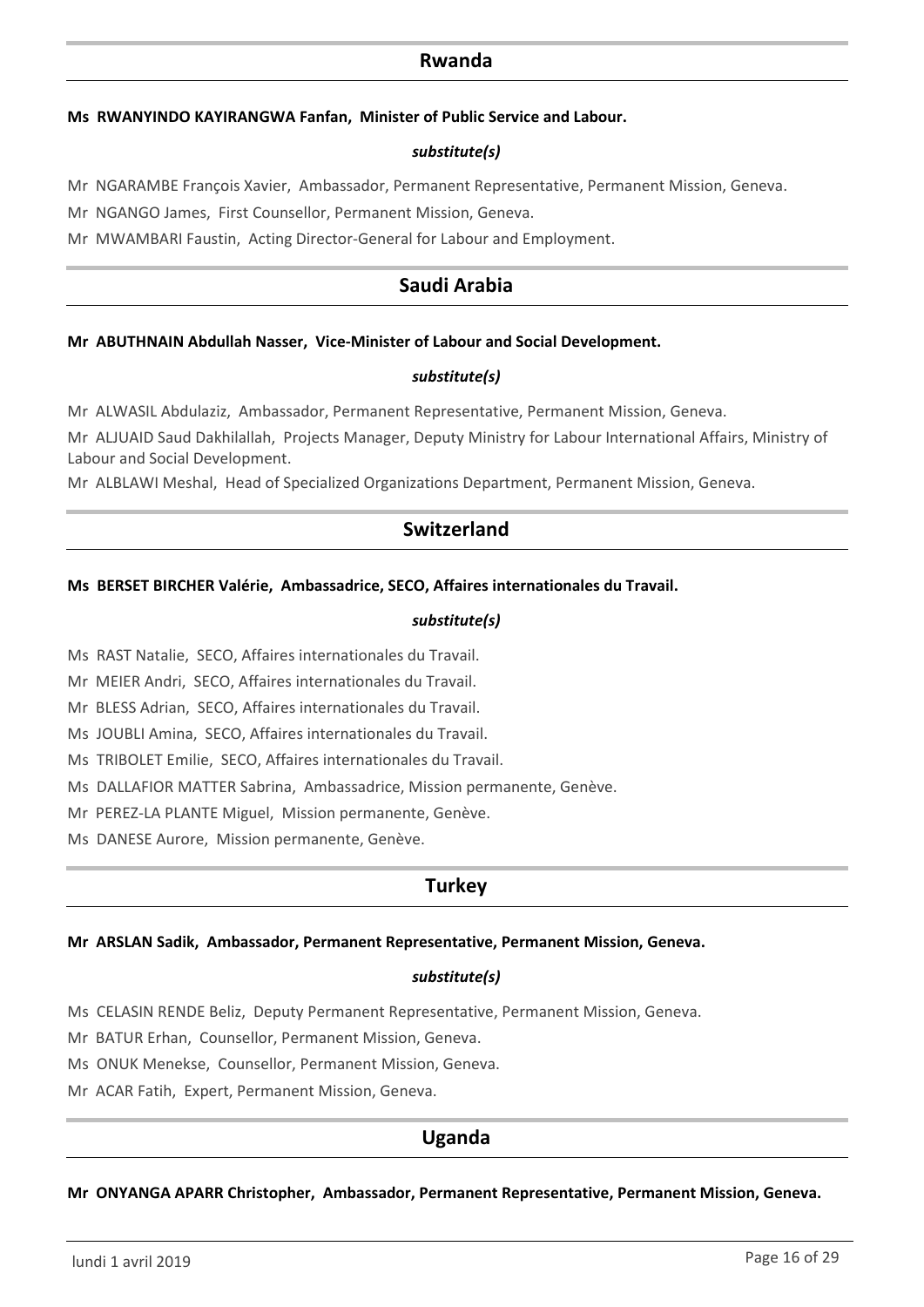### *substitute(s)*

Mr WANDERA Martin, Director of Labour, Employment and Occupational Safety and Health, Ministry of Gender, Labour and Social Development.

Mr MWANIKA Brian Phenox, First Secretary, Permanent Mission, Geneva.

## **Uruguay**

### **Mr GONZÁLEZ ARENAS Ricardo, Embajador, Representante Permanente, Misión Permanente, Ginebra.**

### *substitute(s)*

Mr BARRETTO Hugo, Asesor de la Dirección Nacional del Trabajo, Ministerio de Trabajo y Seguridad Social.

Ms COSTA Alejandra, Ministro, Representante Permanente Alterno, Misión Permanente, Ginebra.

Ms SILVA Laura, Secretario, Misión Permanente, Ginebra.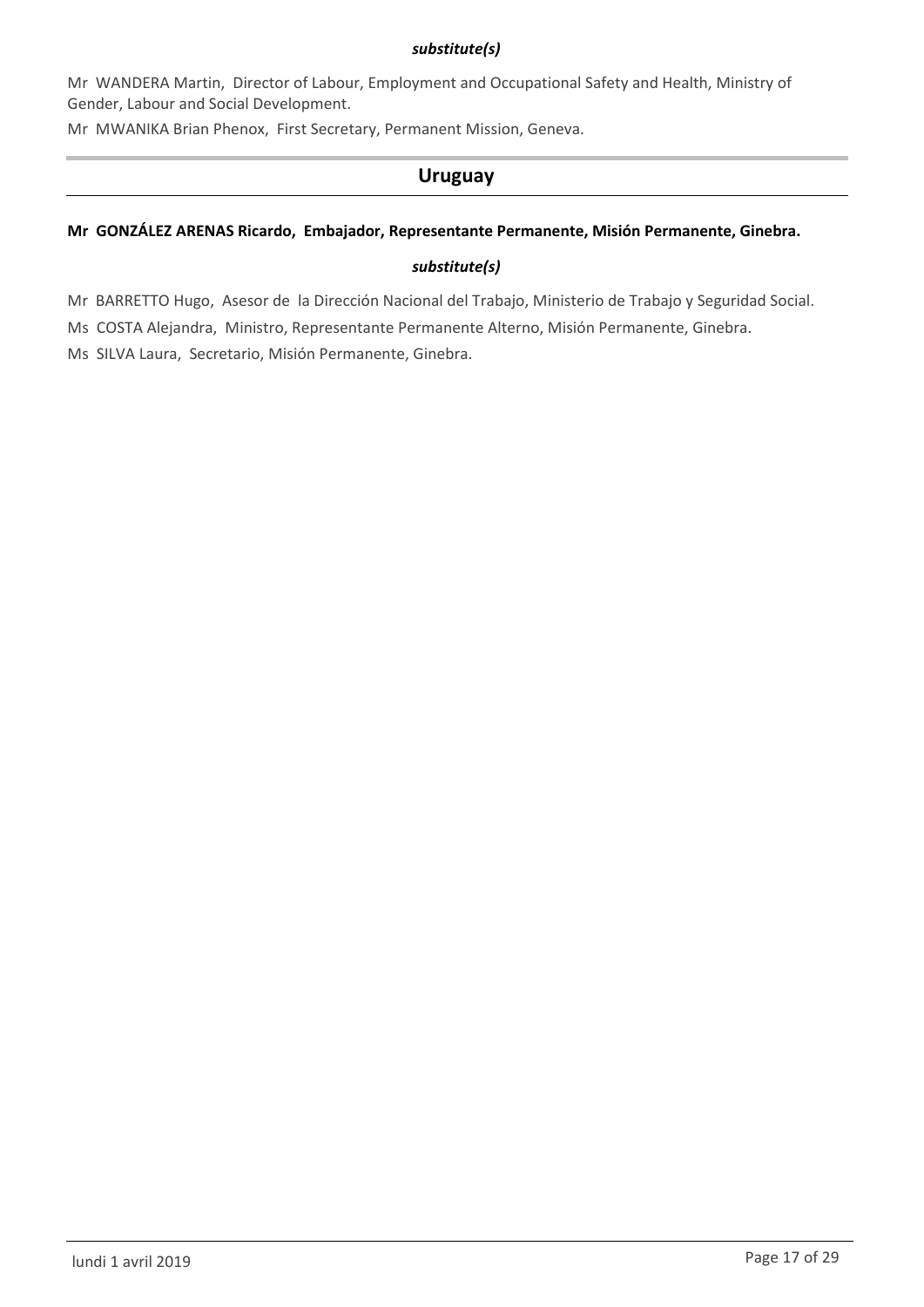## **Representatives of other member States**

## **Algeria**

Mr DELMI Boudjemâa, Ambassadeur, Représentant permanent, Mission permanente, Genève.

Mr KHIAT Mohamed, Secrétaire général, Ministère du Travail, de l'Emploi et de la Sécurité sociale.

Mr DJOUAMA Toufik, Ministre Conseiller, Mission permanente, Genève.

Mr BAKIR Mohamed, Premier secrétaire, Mission permanente, Genève.

## **Angola**

Ms IZATA Margarida, Ambassadeur, Représentant permanent, Mission permanente, Genève.

Mr FERREIRA DOMINGOS Jacinto, Directeur du Cabinet des Relations internationales, Ministère de l'Administration publique, du Travail et de la Sécurité sociale.

Mr JAIME António, Conseiller, Mission permanente, Genève.

Mr GUIMARÃES Alberto Samy, Deuxième Secrétaire, Mission permanente, Genève.

Mr DOS SANTOS NASCIMENTO António, Attaché (Presse), Mission permanente, Genève.

## **Argentina**

Mr FORADORI Carlos, Embajador, Representante Permanente, Misión Permanente, Ginebra.

Mr PROFFEN Germán, Ministro, Misión Permanente, Ginebra.

Ms PORTA Estefanía, Secretario de Embajada, Misión Permanente, Ginebra.

Mr BELTRÁN Iván , Misión Permanente, Ginebra.

## **Austria**

Ms DEMBSHER Iris, Head of the International Social Policy Unit, Federal Ministry of Labour, Social Affairs, Health and Consumer Protection.

Mr MÜLLER Robert, Minister Plenipotentiary, Deputy Permanent Representative, Permanent Mission, Geneva.

Mr ZWERENZ Georg, International Social Policy Unit, Federal Ministry of Labour, Social Affairs, Health and Consumer Protection.

Ms WALCH Anna, Attaché, Permanent Mission, Geneva.

Mr PREINER David, Permanent Mission, Geneva.

## **Belarus**

Mr AMBRAZEVICH Yury, Ambassador, Permanent Representative, Permanent Mission, Geneva.

Mr PISAREVICH Vadim, Deputy Permanent Representative, Permanent Mission, Geneva.

Mr NIKALAYENIA Dmitry, Counsellor, Permanent Mission, Geneva.

## **Belgium**

Mr MUYLLE Geert, Ambassadeur, Représentant permanent, Mission permanente, Genève. Mr DE POORTER Geert, Président du Comité de Direction, Service public fédéral Emploi, Travail et Concertation sociale.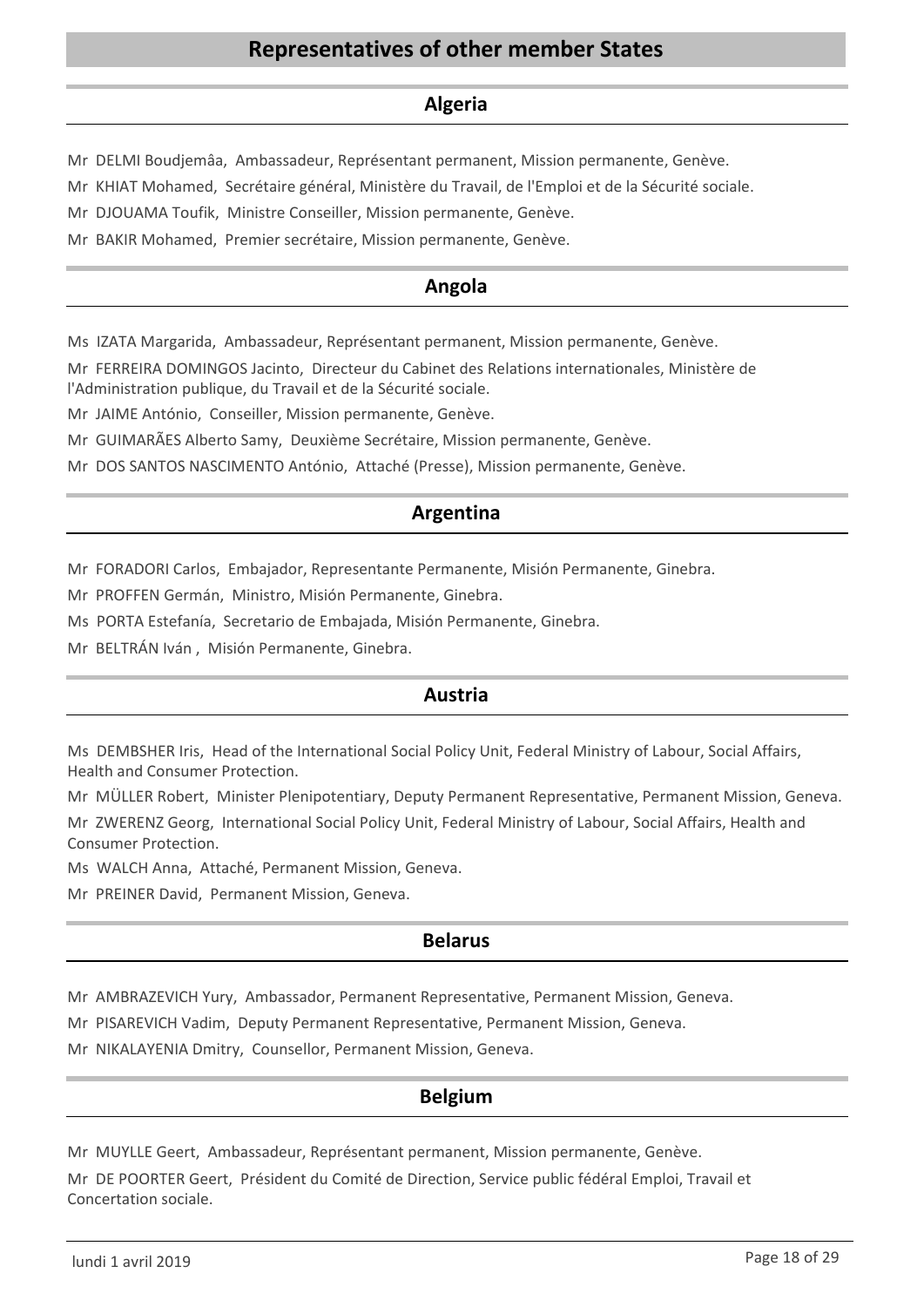Ms BOUTSEN Thérèse, Conseillère, Mission permanente, Genève.

Mr THIJS Stefaan, Conseiller, Mission permanente, Genève.

Mr DIERCKX Kris, Conseiller auprès de la Représentation générale du gouvernement de la Flandre auprès de l'ONU à Genève, Mission permanente, Genève.

Ms BALTAR Ana-Maria, Attachée auprès de la délégation générale de Wallonie-Bruxelles à Genève, Mission permanente, Genève.

Ms SWAENEN Julie, Mission permanente, Genève.

## **Bolivia (Plurinational State of)**

Mr FLORES MONTERREY Ruddy J., Representante Permanente Alterno, Encargado de Negocios a.i., Misión Permanente, Ginebra.

Mr ESCOBAR PACHECO Fernando, Primer Secretario, Misión Permanente, Ginebra.

Ms NARVÁEZ VARGAS Mariana Yarmila, Segundo Secretario, Misión Permanente, Ginebra.

Ms PACHECO RODRIGUEZ María Natalia, Consejera, Misión Permanente, Ginebra.

Mr TORREJÓN ALCOBA Olmer, Consejero, Misión Permanente, Ginebra.

### **Botswana**

Mr MOLOKOMME Athaliah L., Permanent Representative, Permanent Mission, Geneva.

Mr GAUMAKWE Phologo J., Deputy Permanent Representative, Permanent Mission, Geneva.

Mr KOORAPETSE Michael Sean, Labour Attaché, Permanent Mission, Geneva.

## **Burkina Faso**

Mr SOUGOURI Dieudonné W. Désiré, Ambassadeur, Représentant permanent, Mission permanente, Genève.

Mr SOMPOUGDOU O. Jean-Marie, Directeur de Cabinet du Ministre de la Fonction publique, du Travail et de la Protection sociale.

Ms FOROGO YELKOUNI Colette, Directrice générale du Travail, Ministère de la Fonction publique, du Travail et de la Protection sociale.

Mr ZIDA Issouf, Directeur des Normes internationales du Travail, Ministère de la Fonction publique, du Travail et de la Protection sociale.

Ms ROUAMBA GUIGMA Yvonne, Représentante du Premier Ministère, Ministère de la Fonction publique, du Travail et de la Protection sociale.

Ms OUEDRAOGO Jacqueline W., Premier Conseiller, Mission permanente, Genève.

Mr OUALI Emmanuel, Deuxième Conseiller, Mission permanente, Genève.

Mr OUEDRAOGO Franck W., Attaché, Mission permanente, Genève.

## **Cambodia**

Mr NEY Samol, Ambassador Extraordinary and Plenipotentiary, Permanent Representative, Permanent Mission, Geneva.

Mr YANG Sokha, Labour Counsellor, Permanent Mission, Geneva.

Mr NGETH Thunsereibandith, Labour Counsellor, Permanent Mission, Geneva.

## **Colombia**

Ms MENDOZA AGUDELO Adriana, Embajadora, Representante Pemanente, Misión Permanente, Ginebra.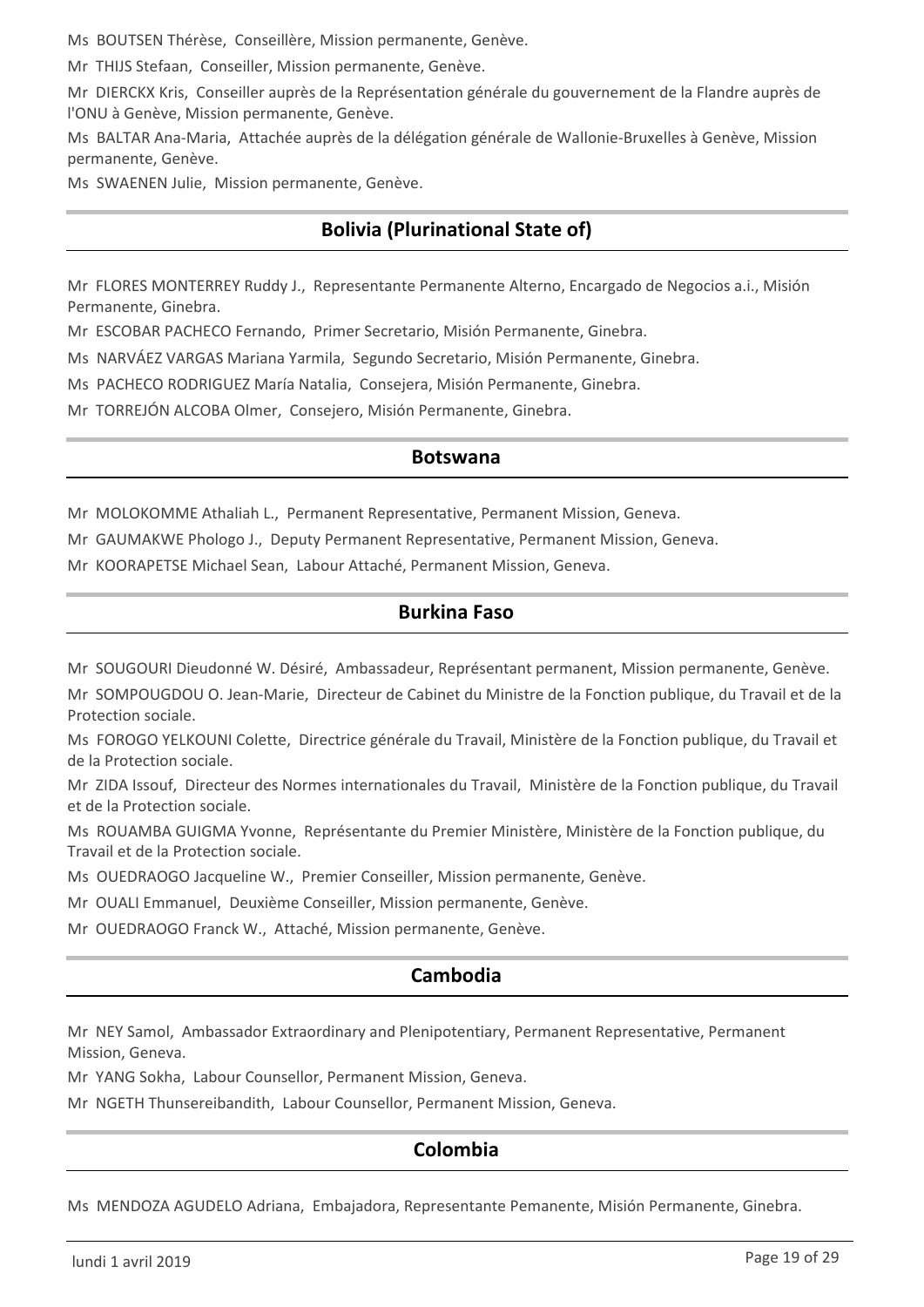Mr GARCÍA Pierre, Ministro Plenipotenciario, Misión Permanente, Ginebra.

Mr DIMATÉ Luis Antonio, Ministro Plenipotenciario, Misión Permanente, Ginebra.

Ms PULIDO Natalia, Segundo Secretario, Misión Permanente, Ginebra.

Ms HARRY María, Misión Permanente, Ginebra.

### **Congo**

Mr LOBOKO Guy Ludovic, Conseiller, Mission permanente, Genève.

## **Costa Rica**

Ms WHYTE GÓMEZ Elayne, Embajadora, Representante Permanente, Misión Permanente, Ginebra.

Ms DUNCAN-VILLALOBOS Shara, Embajadora, Representante Permanente Alerna, Misión Permanente, Ginebra.

Ms CASTRO HERNÁNDEZ Mariana, Consejera, Misión Permanente, Ginebra.

Mr FLEET Mathew, Misión Permanente, Ginebra.

## **Croatia**

Ms BATISTIC KOS Vesna, Ambassador Extraordinary and Plenipotentiary, Permanent Representative, Permanent Mission, Geneva.

Ms SKORO Antonija Nina, Minister Counsellor, Permanent Mission, Geneva.

Ms SPREM SCIGLIANO Ines, Second Secretary, Permanent Mission, Geneva.

## **Cyprus**

Mr KASOULIDES George, Ambassador, Permanent Representative, Permanent Mission, Geneva.

Ms PETRANYI Andrea, Deputy Permanent Representative, Permanent Mission, Geneva.

Ms ANDREOY PANAYIOTOU Natalia, Administrative Officer, Ministry of Labour, Welfare and Social Insurance.

Ms SOLOGIANNI Maria, Adviser, Permanent Mission, Geneva.

## **Denmark**

Ms EKMANN JENSEN Helle, Senior Adviser, Ministry of Employment.

Mr LORENTZEN Torben Arnholt, Special Adviser, Ministry of Employment.

Mr HASSELBALCH Carl Christian, Senior Adviser, Permanent Mission, Geneva.

## **Djibouti**

Ms AHMED HASSAN Kadra, Ambassadeur, Représentant permanent, Mission permanente, Genève.

## **Dominican Republic**

Mr CARABALLO Francisco A., Embajador, Representante Permanente, Misión Permanente, Ginebra.

Ms ROSARIO Ana Melba, Ministra Consejera, Misión Permanente, Ginebra.

Ms BAUTISTA DE LA CRUZ Priscila, Consejera, Misión Permanente, Ginebra.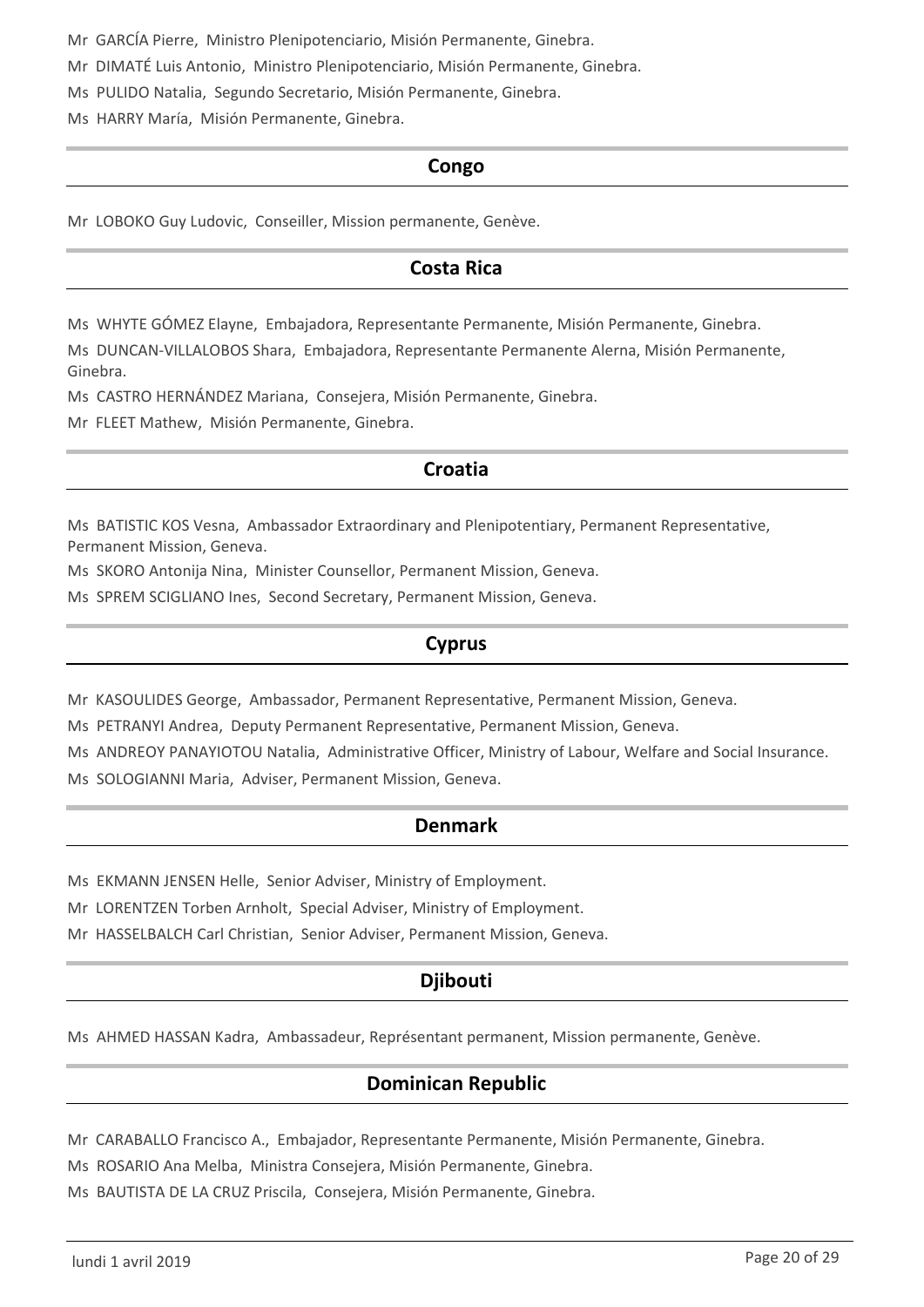## **Egypt**

Mr HABASHY Osama Ali Saber, Labour Counsellor, Permanent Mission, Geneva. Mr MOHAMED Ahmed Mohamed Ibrahim, Second Secretary, Permanent Mission, Geneva.

## **El Salvador**

Mr MAZA MARTELLI Joaquin Alexander, Embajador, Representante Permanente, Misión Permanente, Ginebra. Ms MENENDEZ ESPINOZA Rosibel, Ministro Consejero, Misión Permanente, Ginebra.

### **Estonia**

Mr PUNG Andre, Ambassador, Permanent Representative, Permanent Mission, Geneva.

Ms VEISSON Anneli, Second Secretary, Permanent Mission, Geneva.

Mr LUMISTE Taavo, Second Secretary, Permanent Mission, Geneva.

## **Gabon**

Ms KOUMBY MISSAMBO Edwige, Chargé d'Affaires a.i., Mission permanente, Genève.

Mr MANGONGO Ferdinand, Conseiller chargé des Questions sociales et des Relations avec l'OIT, Mission permanente, Genève.

### **Ghana**

Ms ATTUQUAYEFIO Cynthia, Minister Counsellor, Permanent Mission, Geneva.

### **Haiti**

Mr BOUTIN Max, Conseiller, Mission permanente, Genève.

## **Honduras**

Mr RIZZO ALVARADO Giampaolo, Embajador, Representante Permanente Adjunto, Encargado de Negocios a.i., Misión Permanente, Ginebra.

Mr ROJAS SANTOS Carlos, Representante Permanente Alterno, Misión permanente, Ginebra.

Ms MALEXY JUAREZ Lilian, Primer Secretario, Misión Permanente, Ginebra.

## **Hungary**

Ms HORVÁTH Zsuzsanna, Ambassador Extraordinary and Plenipotentiary, Permanent Representative, Permanent Mission, Geneva.

Mr GAÁL Miklós, Attaché, Permanent Mission, Geneva.

Ms TÖRÖK Nóra Éva, Secretary of the National ILO Council, Ministry of Finance.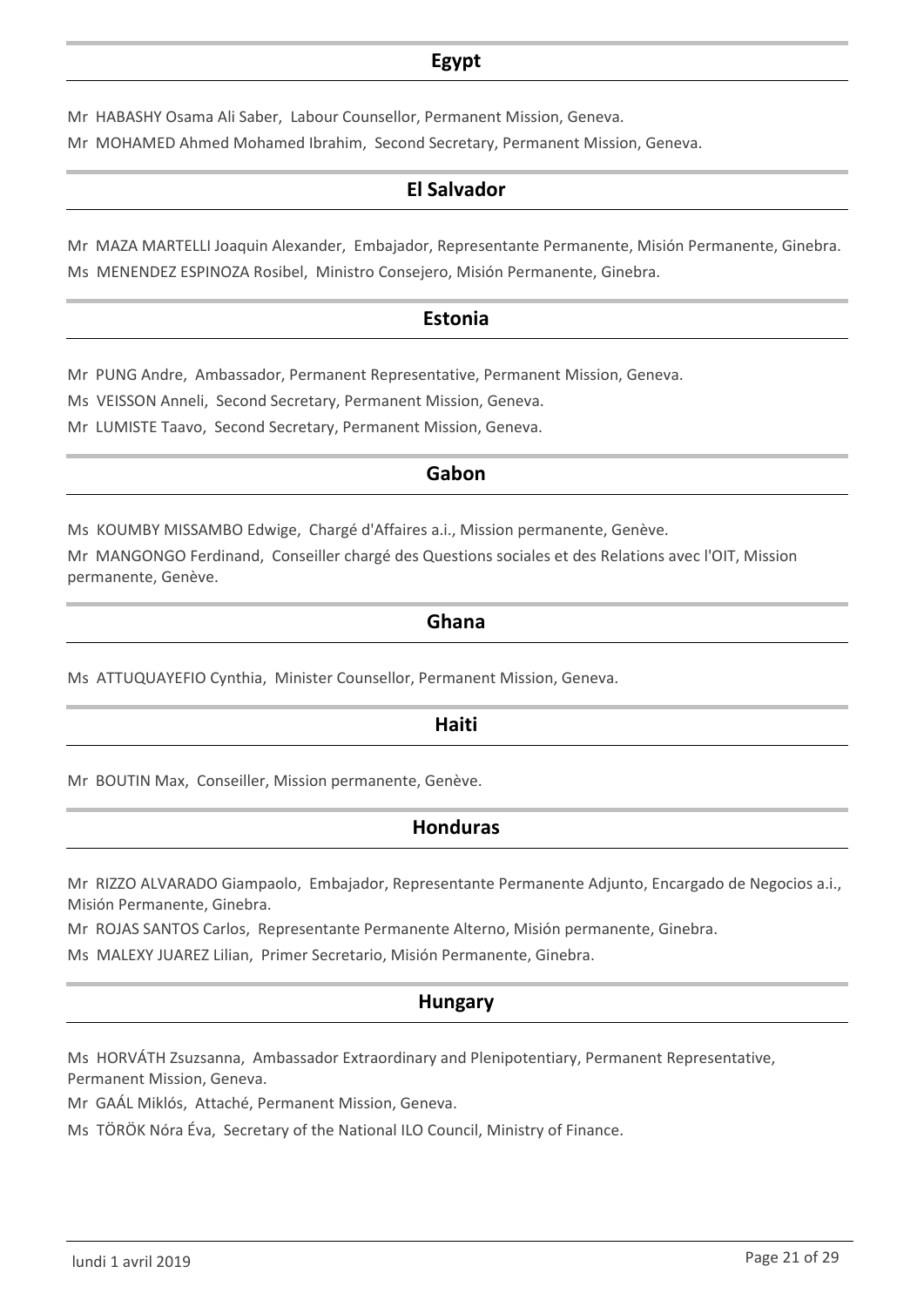### **Israel**

- Ms RAZ SHECHTER Aviva, Ambassador, Permanent Representative, Permanent Mission, Geneva.
- Ms GALILEE METZER Judith, Counsellor, Permanent Mission, Geneva.
- Ms ROICHMAN Daniela, Adviser, Permanent Mission, Geneva.

### **Jordan**

Ms MAJALI Saja, Ambassador, Permanent Representative, Permanent Mission, Geneva.

Mr DAJANI Shukri, Counsellor, Permanent Mission, Geneva.

Mr KHAWALDEH Rami, Third Secretary, Permanent Mission, Geneva.

### **Kazakhstan**

Mr BAISSUANOV Arman, Minister Counsellor, Permanent Mission, Geneva.

### **Kenya**

Mr KIRIGUA Isaiah Bundi, Acting Labour Commissioner, Ministry of Labour and Social Protection.

Mr HUKA Christopher, Adviser to Cabinet Secretary, Ministry of Labour and Social Protection.

Ms APIYO Hellen A., Deputy Labour Commissioner/ILA, Ministry of Labour and Social Protection.

Ms MULI Milicent Mwikaii, Minister Counsellor, Permanent Mission, Geneva.

## **Lao People's Dem. Republic**

Mr SISAKETH Sitsangkhom, Counsellor, Deputy Permanent Representative, Permanent Mission, Geneva.

Ms INSISIENMAY Bounphady, Second Secretary, Permanent Mission, Geneva.

Ms KHAMPHILAVANH Ladthamon, Attaché, Permanent Mission, Geneva.

### **Latvia**

Ms KOSA-AMMARI Katrina, Counsellor, Permanent Mission, Geneva.

## **Lebanon**

Mr BADDOURA Salim, Ambassadeur, Représentant permanent, Mission permanente, Genève.

Ms EL KHOURY Rana, Premier Secrétaire, Mission permanente, Genève.

Mr CHAAR Hani, Conseiller, Mission permanente, Genève.

### **Libya**

Mr SHALTUT Adel, Chargé d'Affaires a.i., Permanent Mission, Geneva.

Mr ALMILADI Wisam, First Secretary, Permanent Mission, Geneva.

Mr BADAR Aiman, Second Secretary, Permanent Mission, Geneva.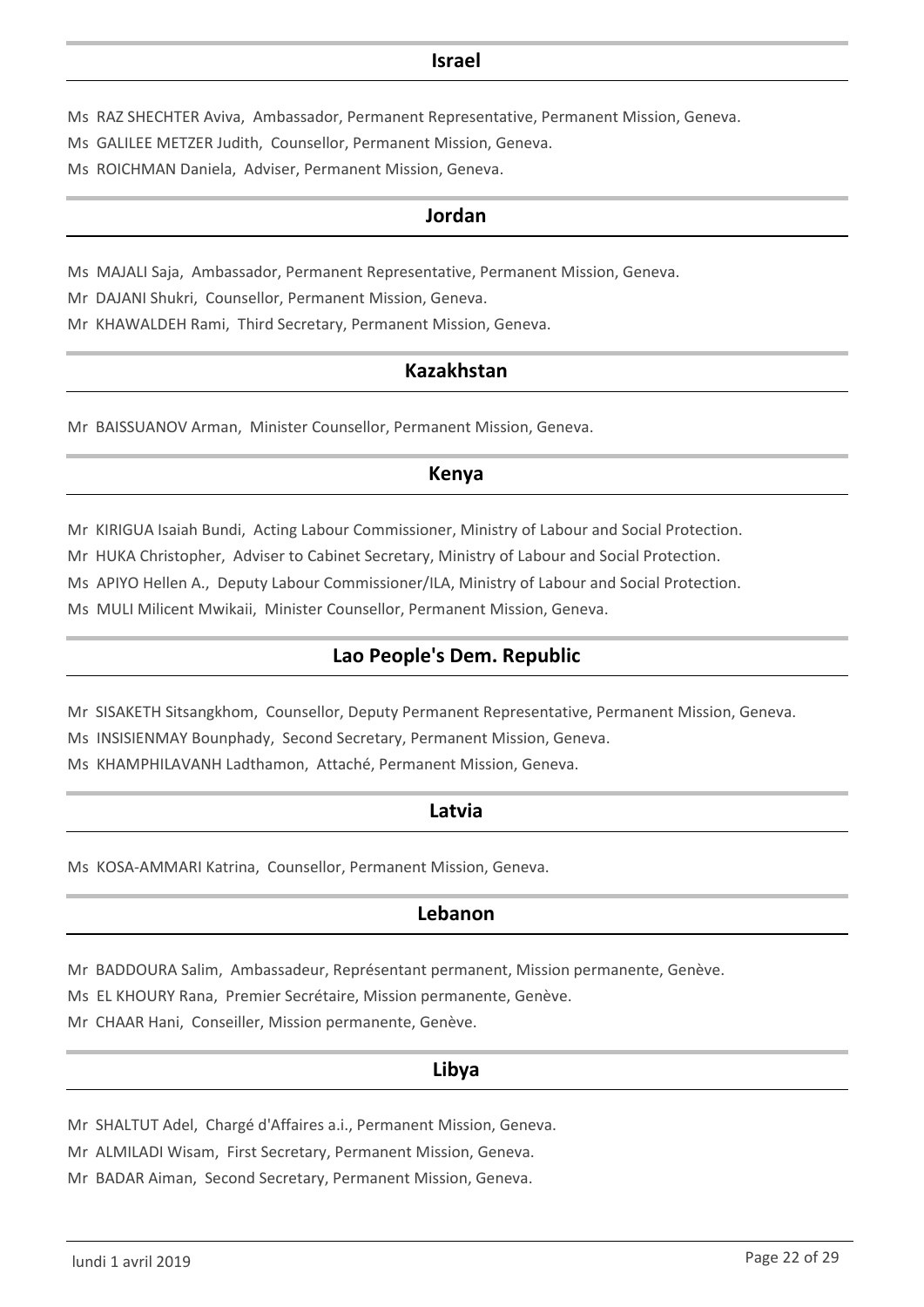## **Lithuania**

Ms DULKINAITÉ Neringa, Adviser, International and European Union Affairs Unit, Ministry of Social Security and Labour.

## **Luxembourg**

Mr LORENZ Pierre-Louis, Ambassadeur, Représentant permanent, Mission permanente, Genève.

Ms GOEDERT Anne, Représentant permanent adjoint, Mission permanente, Genève.

Ms WEBER Anne, Conseillère santé, Mission permanente, Genève.

Ms WESQUET Stéphanie, Attachée, Mission permanente, Genève.

Mr GASPAR-BLUM François, Mission permanente, Genève.

## **Malaysia**

Ms NOOR SIDIN Noor haryantie Binti, Principal Assistant Secretary, International Division, Ministry of Human Resources.

Mr ANWAR Syed Edwan, Deputy Permanent Representative, Permanent Mission, Geneva.

Ms YAP Priscilla, First Secretary, Permanent Mission, Geneva.

## **Republic of Moldova**

Ms DOMENTI Oxana, Ambassador, Permanent Representative, Permanent Mission, Geneva.

Mr GREGORITA Iulian, Deputy Permanent Representative, Permanent Mission, Geneva.

## **Mozambique**

Mr DA CONCEIÇAO Amadeu, Ambassador, Permanent Representative, Permanent Mission, Geneva.

Mr CHISSANO Jaime Valente, Minister Plenipotentiary, Permanent Mission, Geneva.

Mr SILIYA Carlos Jorge, Labour Counsellor, Permanent Mission, Geneva.

Ms ROMAO Francelina, Health Counsellor, Permanent Mission, Geneva.

Ms MUNGUAMBE Olga, Commercial Counsellor, Permanent Mission, Geneva..

## **Netherlands**

Mr GANS Roel, Director for International Affairs, Ministry of Social Affairs and Employment.

Ms VAN DAALEN Monique, Permanent Representative, Permanent Mission, Geneva.

Ms OLDE OLTHOF Conny, Head of International Affairs, Ministry of Social Affairs and Employment.

Mr VAN DER VELDEN Jan, Deputy Head of International Affairs, Ministry of Social Affairs and Employment.

Ms TIMMERMAN Quirine, Senior Policy Adviser, Ministry of Social Affairs and Employment.

Ms VEERBEEK Marlies, Policy Adviser, Ministry of Social Affairs and Employment.

Mr VAN DE SANDE Theo, Senior Policy Adviser, Ministry of Foreign Affairs.

Mr VERNOOIJ Marcel, Head Economic Affairs, Minister Plenipotentiary, Permanent Mission, Geneva.

Ms POST Manon, First Secretary, Permanent Mission, Geneva.

Mr BEEK Jesse, Attaché Economic Section, Permanent Mission, Geneva.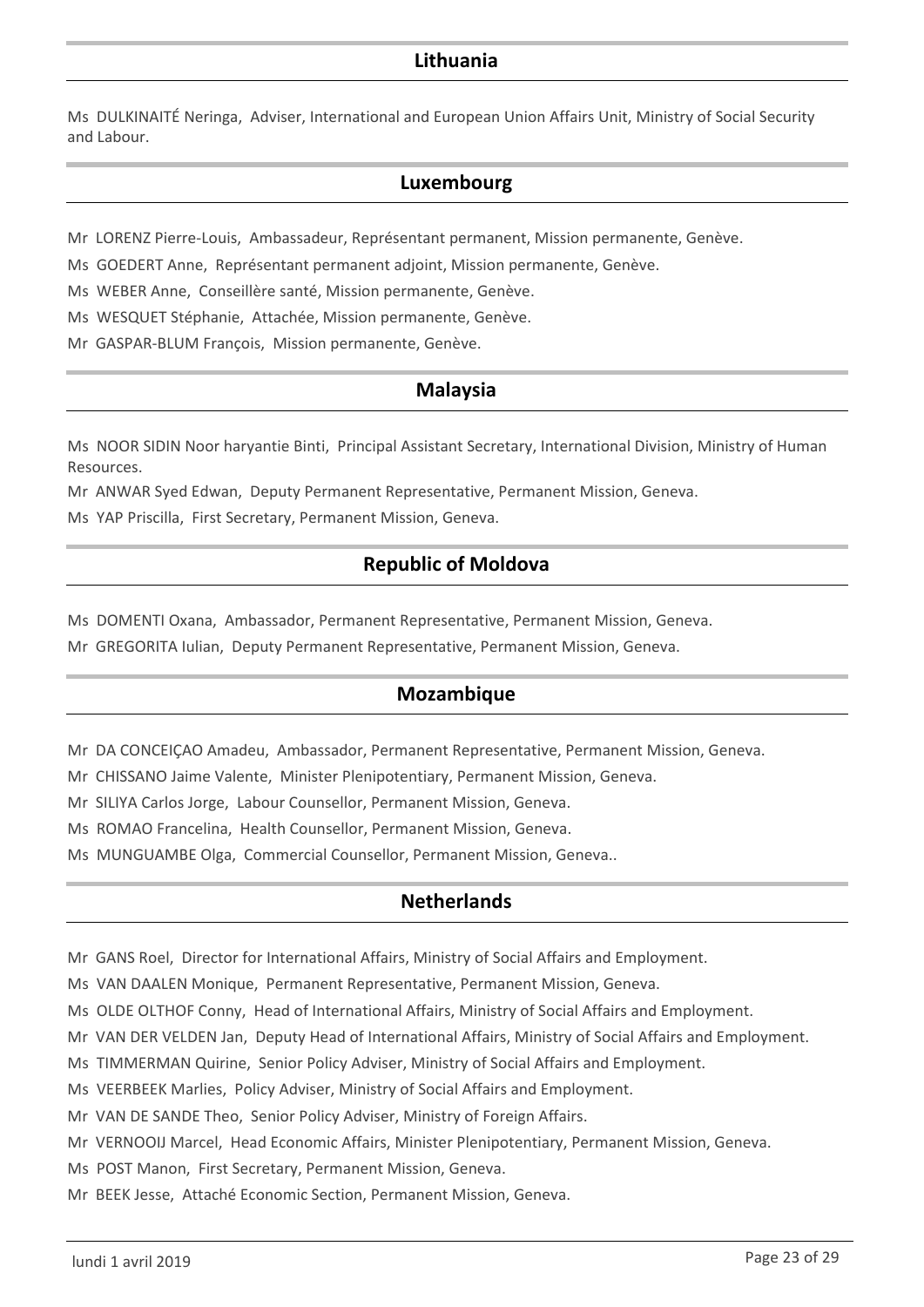Mr HOBBY Michael, Principal Adviser, International Strategy and Partnerships, Ministry of Business, Innovation and Employment.

## **Nicaragua**

Mr MORALES DÁVILA Carlos Ernesto, Embajador, Representante Permanente, Misión Permanente, Ginebra. Ms VARGAS IDIÁQUEZ Nohelia Carolina, Primer Secretario, Misión Permanente, Ginebra.

## **Niger**

Ms ALOU Haoua Na Allah, Première Conseillère, Mission permanente, Genève.

## **Norway**

Mr BRATTSKAR Hans, Ambassador, Permanent Representative, Permanent Mission, Geneva.

Ms HEIMERBACK Trine, Minister, Deputy Permanent Representative, Permanent Mission, Geneva.

Ms VIDNES Charlotte Gede, Senior Advisor, Ministry of Labour and Social Affairs.

Ms SAMUELSEN Tanya-Marie, Senior Adviser, Ministry of Labour and Social Affairs.

## **Pakistan**

Mr ANDRABI Tahir Hussain, Ambassador, Acting Permanent Representative, Permanent Mission, Geneva.

Mr MUHAMMAD Hussain, Counsellor, Permanent Mission, Geneva.

Mr KHAN Qazi Saleem Ahmad, First Secretary, Permanent Misison, Geneva.

## **Philippines**

Mr CRUZ Delmer, Labour Attaché, Permanent Mission, Geneva.

## **Portugal**

Mr MACIEIRA Rui, Ambassadeur, Représentant permanent, Mission permanente, Genève.

Mr NUNES Filipe, Conseiller, Mission permanente, Genève.

## **Qatar**

Mr AL-MANSOURI Ali Khalfan, Ambassador, Permanent Representative, Permanent Mission, Geneva.

Mr AL-OBAIDLI Mohamed Hassan, Assistant-Undersecretary of Labour Affairs, Ministry of Administrative Development, Labour and Social Affairs.

Mr AL-NUAIMI Abdulla, Deputy Permanent Representative, Permanent Mission, Geneva.

Mr AL-SIDDIQI Mahmood, Representative of the Ministry of Administrative Development, Labour and Social Affairs, Permanent Mission, Geneva.

Mr AL-DOSARI Abdulla, Office of the General Secretary, Ministry of Foreign Affairs.

Mr AL-MARRI Saleh Abdulhadi, Adviser, Cooperation and International Relations, Ministry of Administrative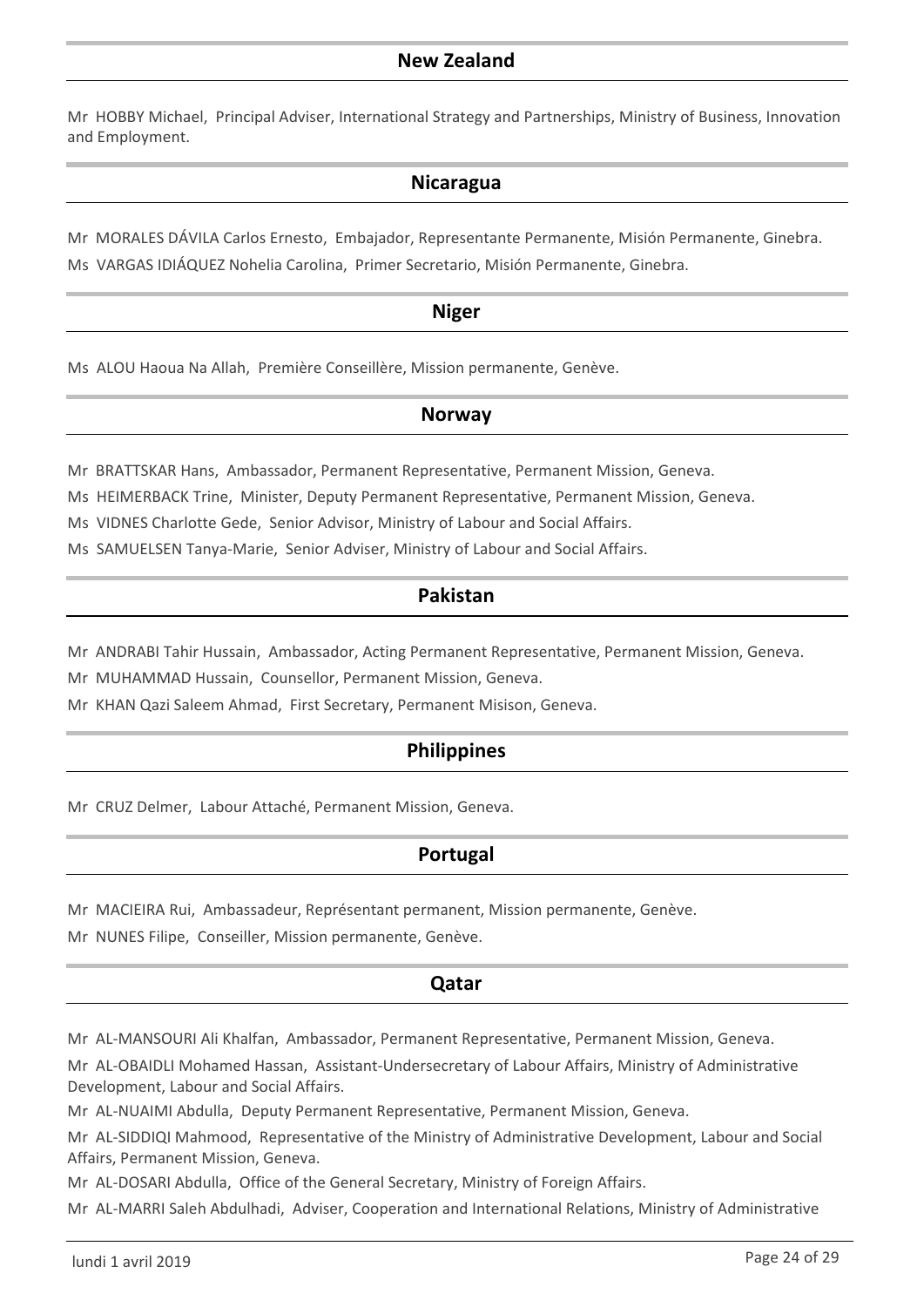Development, Labour & Social Affairs.

Mr AL-SULAITI Gazlan, International Labour Relations Officer, Ministry of Administrative Development, Labour and Social Affairs.

Mr AL-MARZOUQI Abdulla, International Labour Relations Officer, Ministry of Administrative Development, Labour and Social Affairs.

Ms KHALED Latifa, Legal Specialist, Permanent Mission, Geneva.

## **Singapore**

Mr FOO Kok Jwee, Ambassador Extraordinary and Plenipotentiary, Permanent Representative, Permanent Mission, Geneva.

Ms MENON Nedyam Nitya, Deputy Permanent Representative, Permanent Mission, Geneva.

Mr SINGH Delvinder, Prosecutor, Legal Services Division, Ministry of Manpower.

Ms CHI Jeanine, Principal Manager (International Relations), Workplace Policy and Strategy Division, Ministry of Manpower.

Mr CHIN Keefe, First secretary, Permanent Mission, Geneva.

Ms SIN Eunice, Second Secretary, Permanent Mission, Geneva.

## **Slovakia**

Mr FRIC Anton, Counsellor, Permanent Mission, Geneva.

## **Slovenia**

Ms TRAVNIK Jelka, Chargé d'Affaires, Permanent Mission, Geneva.

Ms DRAKSLER Urska, Adviser II, Ministry of Labour, Family, Social Affairs and Equal Opportunities.

## **South Africa**

Ms OLIPHANT Mildred N., Minister of Labour, Department of Labour.

Mr HOLOMISA Nkosi Phathekile, Deputy Minister, Department of Labour.

Ms MXAKATO-DISEKO Nozipho J., Ambassador, Permanent Representative, Permanent Mission, Geneva.

Mr LAMATI Thobile, Director-General, Department of Labour.

Ms BARNARD Nelia, Deputy Permanent Representative, Permanent Mission, Geneva.

Mr NDEBELE Sipho, Chief Director, International Relations, Department of Labour.

Mr LETOABA Kgomotso, Minister Counsellor, Permanent Mission, Geneva.

Mr NOTSHIKILA Sonwabile, Parliamentary Liaison Officer, Department of Labour.

Ms SIBIYA Suzan, Administrator, Department of Labour.

Mr MOLETSANE Kgosietsile, Administrator, Department of Labour.

Ms SALUSALU Pamella, Personal Assistant to the Minister of Labour, Department of Labour.

Ms YAKO Nontobeko, Personal Assistant to the Deputy Minister, Department of Labour.

## **Spain**

Mr GONZALEZ-ALLER JURADO Cristóbal, Embajador, Representante Permanente, Misión Permanente, Ginebra. Mr PÁRAMO MONTERO Pablo, Consejero, Consejería de Trabajo, Migraciones y Seguridad Social ante la OIT, Misión Permanente, Ginebra.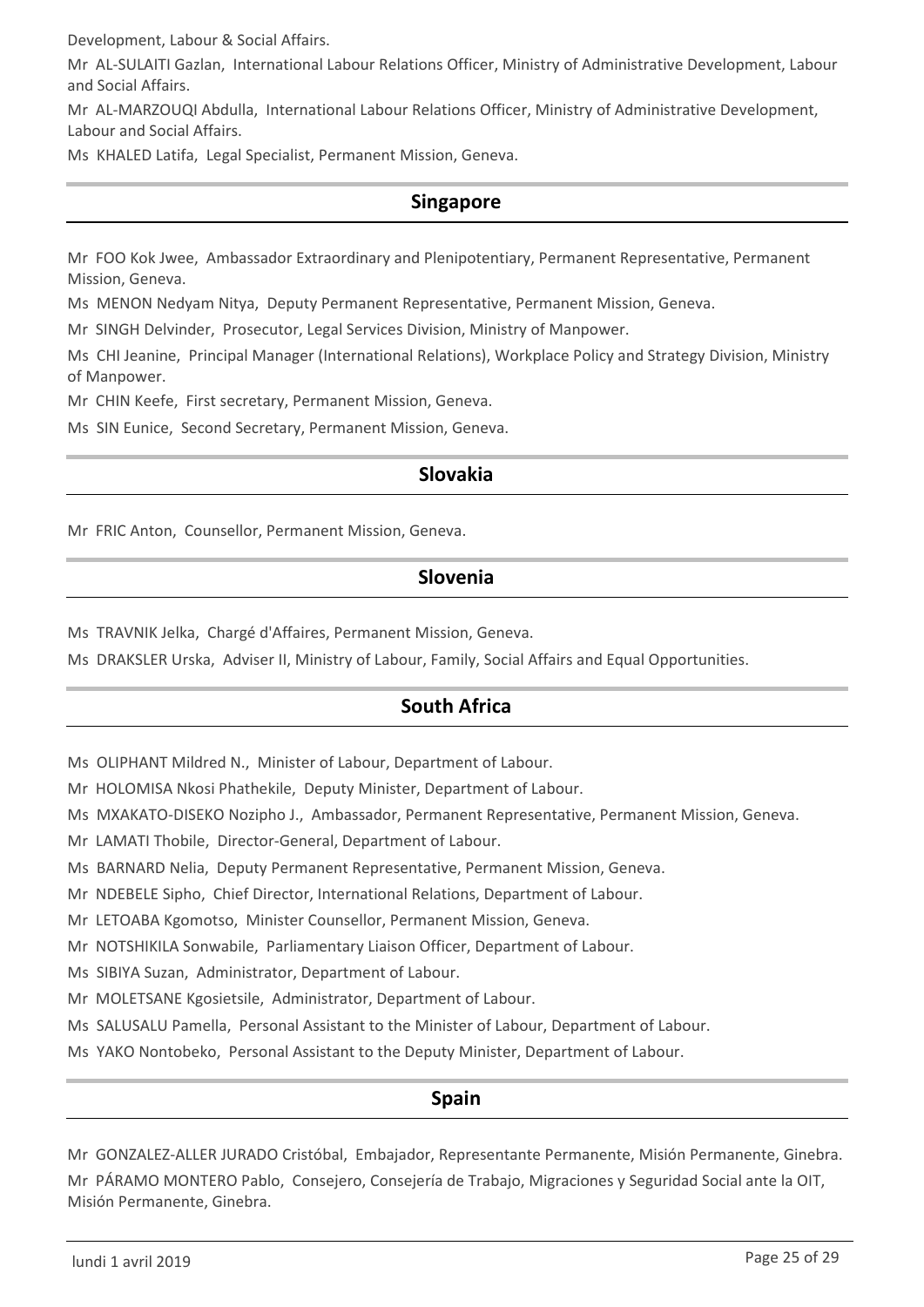Mr REMÓN MIRANZO Martín, Consejero, Misión Permanente, Ginebra.

Ms MARTÍ NIKLEWITZ Natalia, Consejería Empleo y Seguridad Social, Misión Permanente, Ginebra.

## **Sudan**

Mr ARZON Ahmed Ibrahim Hassan, Counsellor, Permanent Mission, Geneva.

### **Sweden**

Mr ENVALL Henning, Counsellor, Permanent Mission, Geneva.

Mr JANSON Thomas, Deputy Director, Ministry of Employment.

Ms WIGREN Amanda, Permanent Mission, Geneva.

## **Syrian Arab Republic**

Mr SARRA Suleiman, Deputy Permanent Representative, Permanent Mission, Geneva.

## **United Republic of Tanzania**

Mr KAHENDAGUZA Robert K.V., Chargé d'Affaires, Permanent Mission, Geneva.

Ms MANONGI Neema G., First Secretary, Permanent Mission, Geneva.

## **Trinidad and Tobago**

Ms ANTOINE-CAMBRIDGE Makeda, Ambassador, Permanent Representative, Permanent Mission, Geneva.

Mr PETTIER Garvin, Minister Counsellor, Permanent Mission, Geneva.

## **Venezuela (Bolivarian Rep. of)**

Mr RIVERO José Ramón, Viceministro para el Sistema Integrado de Inspección Laboral y Seguridad Social, Ministerio del Poder Popular para el Proceso Social Trabajo.

Mr VALERO Jorge, Embajador, Representante Permanente, Misión Permanente, Ginebra.

Ms SÁNCHEZ BELLO Rebeca, Embajadora, Representante Permanente Alterna, Misión Permanente, Ginebra.

Ms SERRANO Liliana, Directora de Relaciones Internacionales y Enlace de la OIT, Ministerio del Poder Popular para el Proceso Social Trabajo.

Mr FLORES-TORRES Carlos Enrique, Consejero, Agregado Laboral, Misión Permanente, Ginebra.

### **Yemen**

Mr MAJAWAR Ali Mohamed, Ambassador, Permanent Representative, Permanent Mission, Geneva.

Mr FAKHER Mohammed, First Secretary, Permanent Mission, Geneva.

Mr ABOBAKR Ahmed, Second Secretary, Permanent Mission, Geneva.

Mr AL-WAHEDI Hani Ahmed Ali, Third Secretary, Permanent Mission, Geneva.

## **Serbia**

Mr ZLATANOVIC Dejan, Ambassador, Permanent Representative, Permanent Mission, Geneva.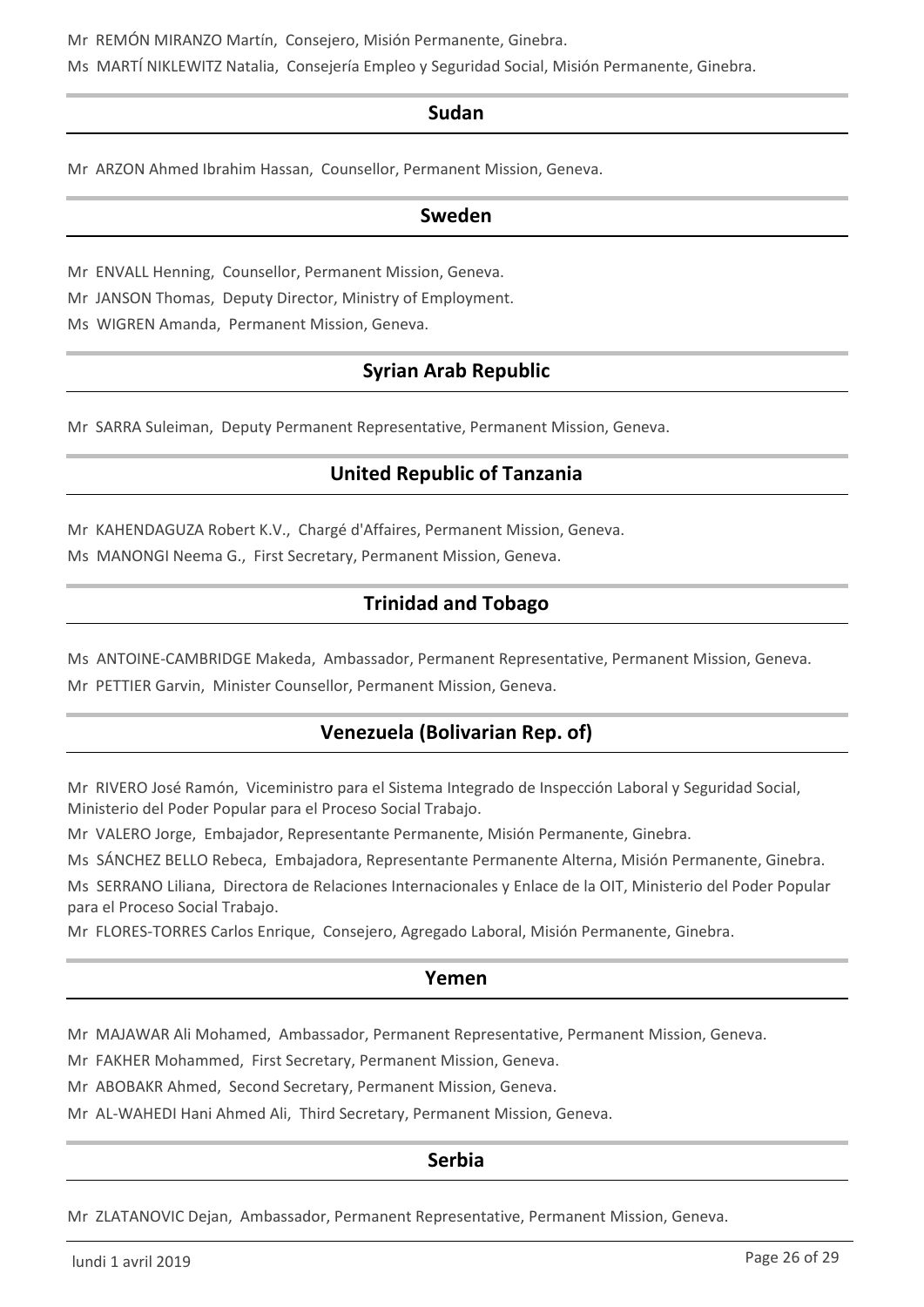Mr JOVANOVIC Danko, Second Secretary, Permanent Mission, Geneva.

## **Zambia**

Mr MALIJANI Billy Kunda, First Secretary, Permanent Mission, Geneva.

## **Zimbabwe**

Mr NZENZA Sekai, Minister of Public Service, Labour and Social Welfare.

Mr MUSHAYAVANHU Taonga, Ambassador, Permanent Representative, Permanent Mission, Geneva.

Mr MUDYAWABIKWA Poem, Minister Counsellor, Permanent Mission, Geneva.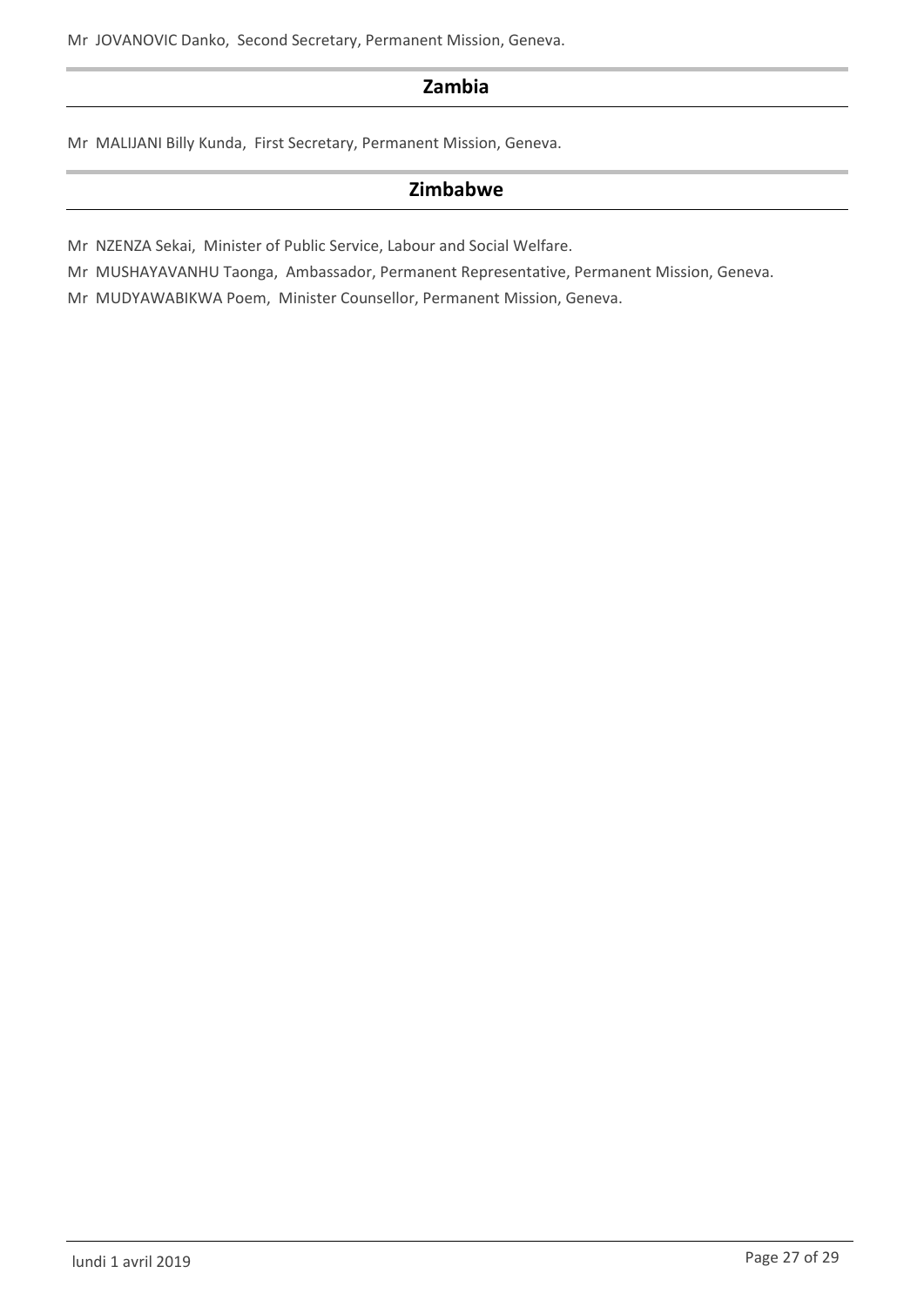## **The Holy See**

Mr JURKOVIC S.E. l'Archevêque Ivan, Nonce Apostolique, Observateur permanent du Saint-Siège, Mission permanente, Genève.

Mr DE GREGORI Mgr. Massimo , Attaché, Mission permanente, Genève.

Mr GUTIÉRREZ Plácido , Mission permanente, Genève.

Mr MARENGHI Carlo Maria, Attaché, Mission permanente, Genève.

Ms DE LA ROCHEFOUCAULD Alice, Mission permanente, Genève.